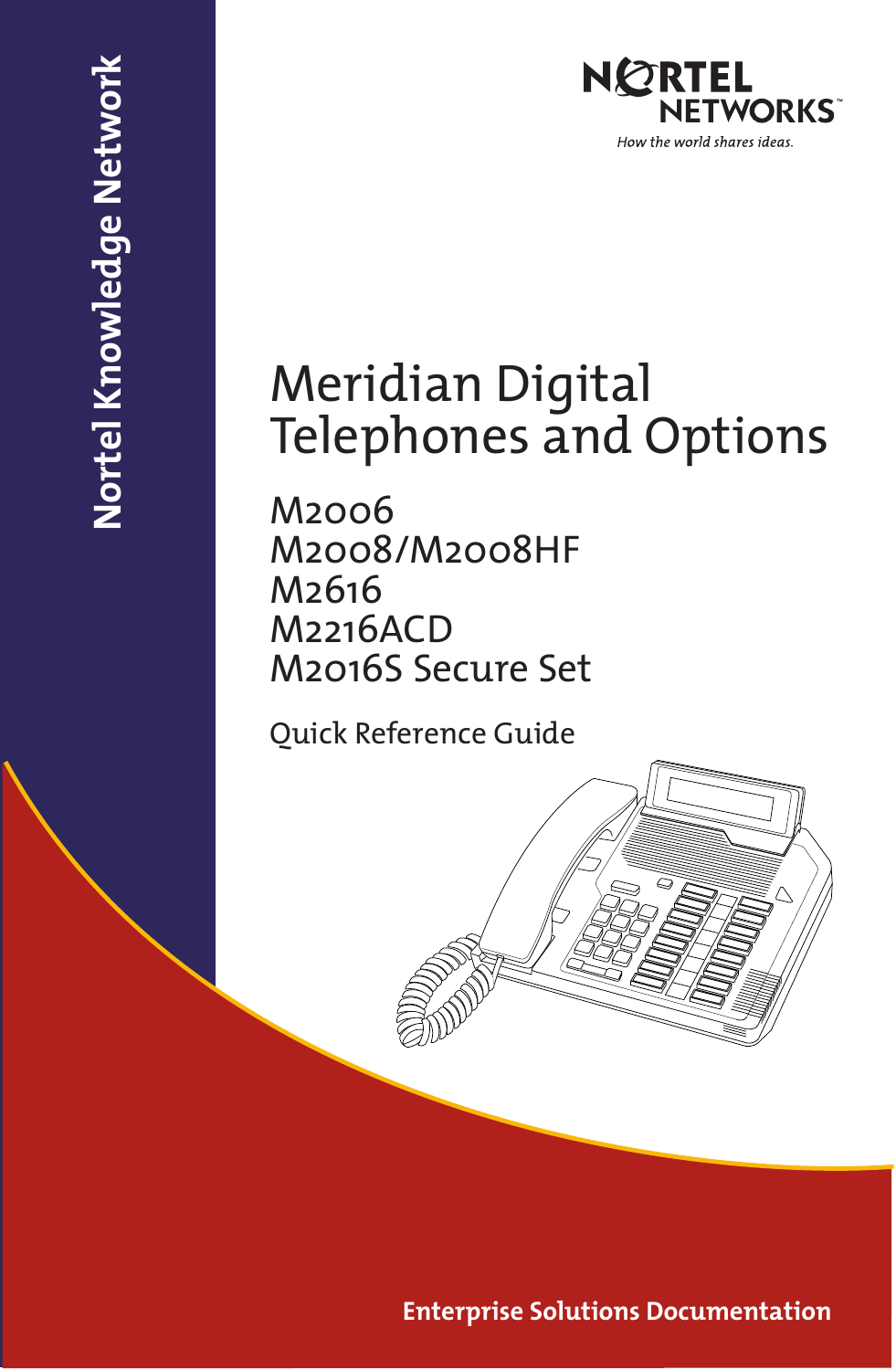Your Meridian Digital Telephone provides easy access to a wide range of business features. Your telephone system administrator assigns features to your feature keys, and provides you with passwords and other codes as required.

One of the codes provided by the administrator is the Special Prefix Code (SPRE) which you need in order to use some features. For other features, the SPRE is optional. There are three models of Meridian Digital Telephone. The M2006 has six feature keys. The M2008 has eight feature keys, and the M2008HF includes a built-in microphone. The M2616, shown below, has 16 feature keys and also includes a builtin microphone. The M2216ACD and M2016S Secure Set also have 16 feature keys. Many of the features described in this manual are also available on the M2616CT Cordless Telephone. Please refer to the documentation packaged with the M2616CT.

### **Introducing your Meridian Digital Telephone**

#### Message Waiting Light

The Message Waiting light turns on to indicate that a message has been left for you.

#### LCD Indicator

A steady  $\triangleright$  means the feature or line is active. A flashing  $\triangleright$  means the line is on hold or the feature is being programmed.

#### Meridian Display Option

The Meridian Display Option, with adjustable angle and contrast, shows you features, instructions, and incoming call information. It attaches to the M2008/M2008HF or M2616, and is standard on the M2216ACD.

#### Release

By pressing RIs, you can disconnect an active call. You may also hang up the handset.  $RIS$  is especially useful for disconnecting handsfree calls.

#### Hold

By pressing Hold , you can put an active call on hold. Return to the caller by pressing the extension key beside the flashing  $\blacktriangleright$ .

#### Microphone

A microphone is an integral part of the M2616 and M2008HF telephone, allowing you to have a telephone conversation without using the handset.

#### Volume Bar

Use  $\overline{\lll}$   $\gg$  to control the volume of the handset and the speaker. Raise the volume by pressing the right side of the bar. Lower it by pressing the left side.

#### Feature keys

You access telephone features and telephone lines with the feature keys. The keys are labeled for your convenience.

#### Main Extension key/Primary Directory Number (DN) key

By pressing the lower right-hand key (or lifting the handset), you can make a call on your primary line. The telephone may also have other line keys. (The M2006 only supports a single line key).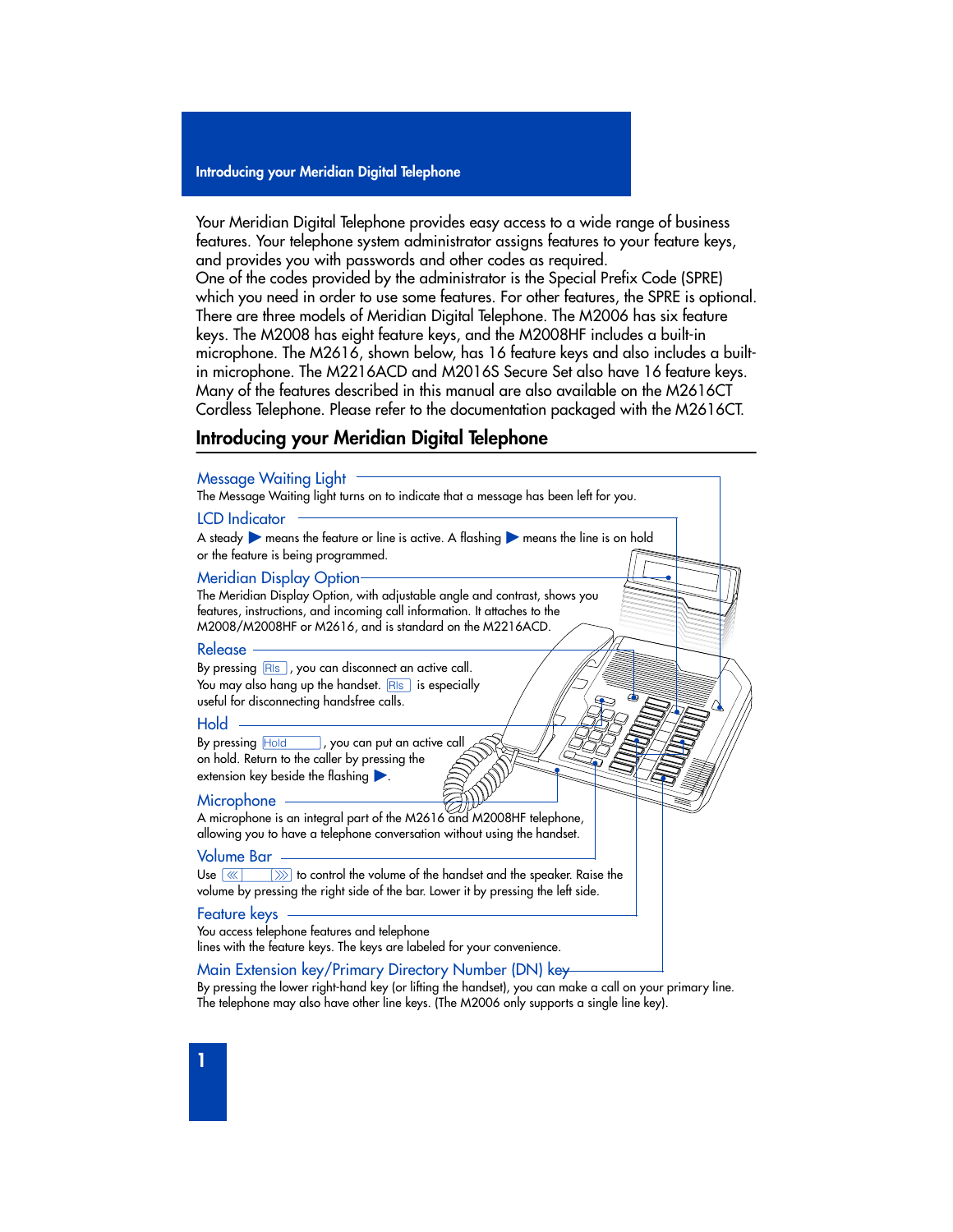### **Auto Dial**

lets you dial a specific telephone number by pressing a feature key.

#### **To store an Auto Dial number:**



**To use Auto Dial:**



**Auto Dial** 

#### **To display the Auto Dial number:**

Display

**Auto Dial** 

- ç 1. Without lifting the handset, press **Auto Dial.** The associated LCD Indicator flashes  $\blacktriangleright$ 
	- 2. **Dial** the number.
	- 3. Press **Auto Dial** again.
	- 1. **Lift the handset** or press a **DN** Key (see Note below).
	- 2. Press **Auto Dial**. The stored number is dialed automatically.
	- 1. Press **Display**.
	- 2. Press **Auto Dial**. The number is displayed.
	- **Note:** A **DN** (Directory Number) Key is used to access a line on your telephone.

#### **Placing a call on hold**

Use the Hold feature to place a call on hold. An example of where hold would be useful would be to answer a call on a second line without disconnecting from your original call.





**To retrieve a call on hold:**



˙ Press **Hold**. The LCD indicator º flashes beside the line on hold.

The LCD indicator flashes slowly.

The caller may hear music if this is programmed on your system.

**2637** Press the DN Key beside the flashing LCD  $indicate$   $\blacktriangleright$ .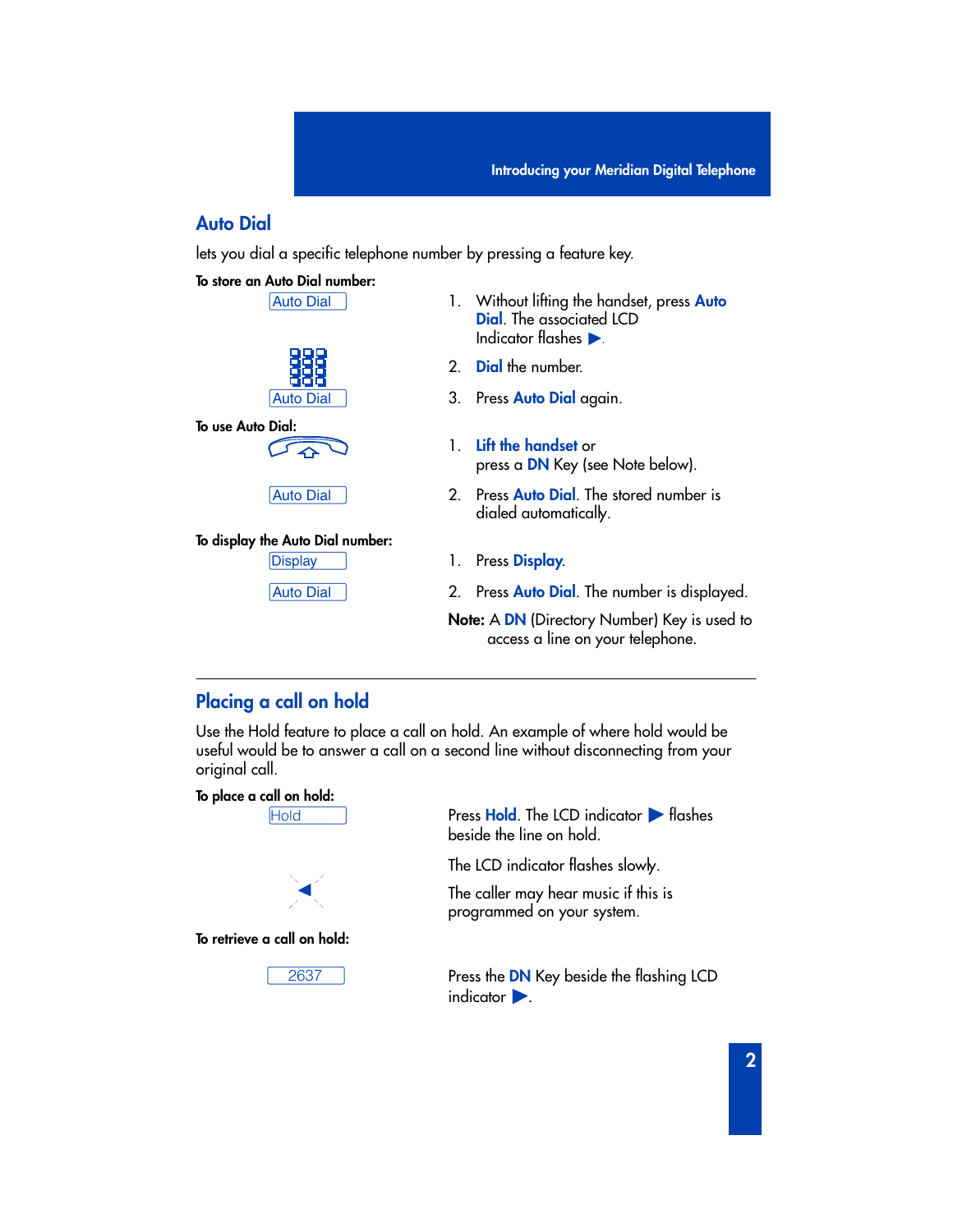### **Transferring calls**

Use the Transfer feature to redirect a call to a third party.

#### **To transfer a call to another number:**





- 2. **Dial** the DN that you want to transfer the call to.
- † 3. Press **Transfer** again, either when you hear ringing, or after you talk privately to the person you are transferring the call to.

The LCD indicator goes from steady to off.

**For MSL-100 systems:**



 $\frac{1}{\sqrt{2}}\left(1-\frac{1}{2}\right)$ 



**If the person you are calling is not available:**



Press Transfer or Conference then press release to complete the transfer.

**∂** 2637 **Press the DN** Key beside the flashing LCD  $indication$   $\triangleright$ . You will be reconnected with the call.

The LCD indicator goes from flashing to steady.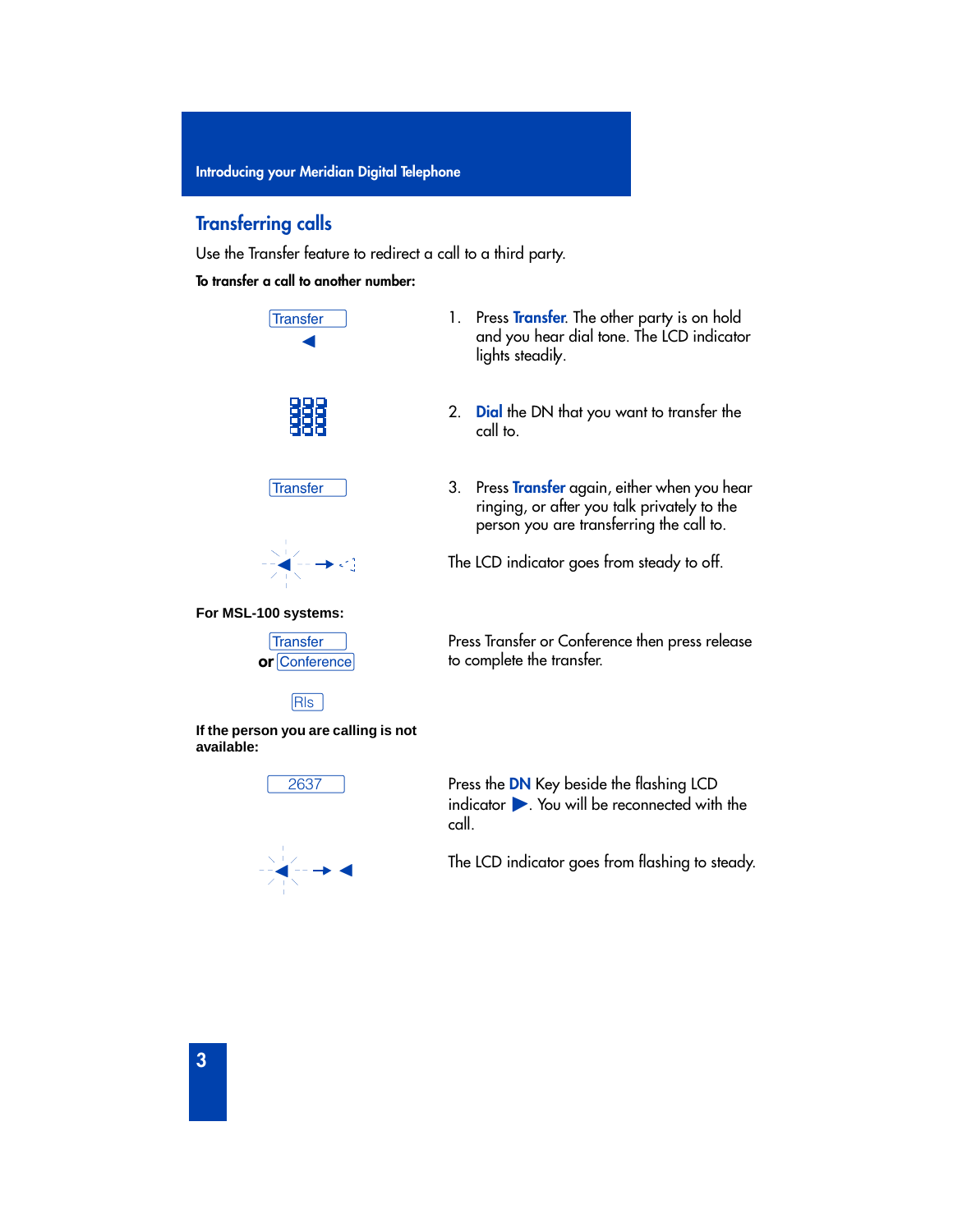### **Using Handsfree**

If your telephone is a an M2616 or M2008HF model, you can use the built in microphone and speaker instead of the handset. At ant time during a call, you can switch to the handset by picking it up. You can also mute your microphone so that the other party cannot hear you speaking.

#### **To use Handsfree on a call:**

| <b>Handsfree</b><br>Mute | or |
|--------------------------|----|
| 2637                     |    |
|                          |    |
|                          |    |
|                          |    |
| R s                      |    |

#### **To mute a Handsfree call:**



#### **To switch from the handset to Handsfree:**



Press **Handsfree Mute** or a **DN** Key\* instead of picking up your handset.

\* For MSL-100 systems, **Handsfree Mute** must be pressed

- ® 4. Press **Release** to end your call.
- © 1. Press **Handsfree Mute**. The LCD indicator flashes.
- © 2. Press **Handsfree Mute** again to return to the two-way conversation.
- © 1. Press **Handsfree Mute**.
	- 2. **Replace the handset**.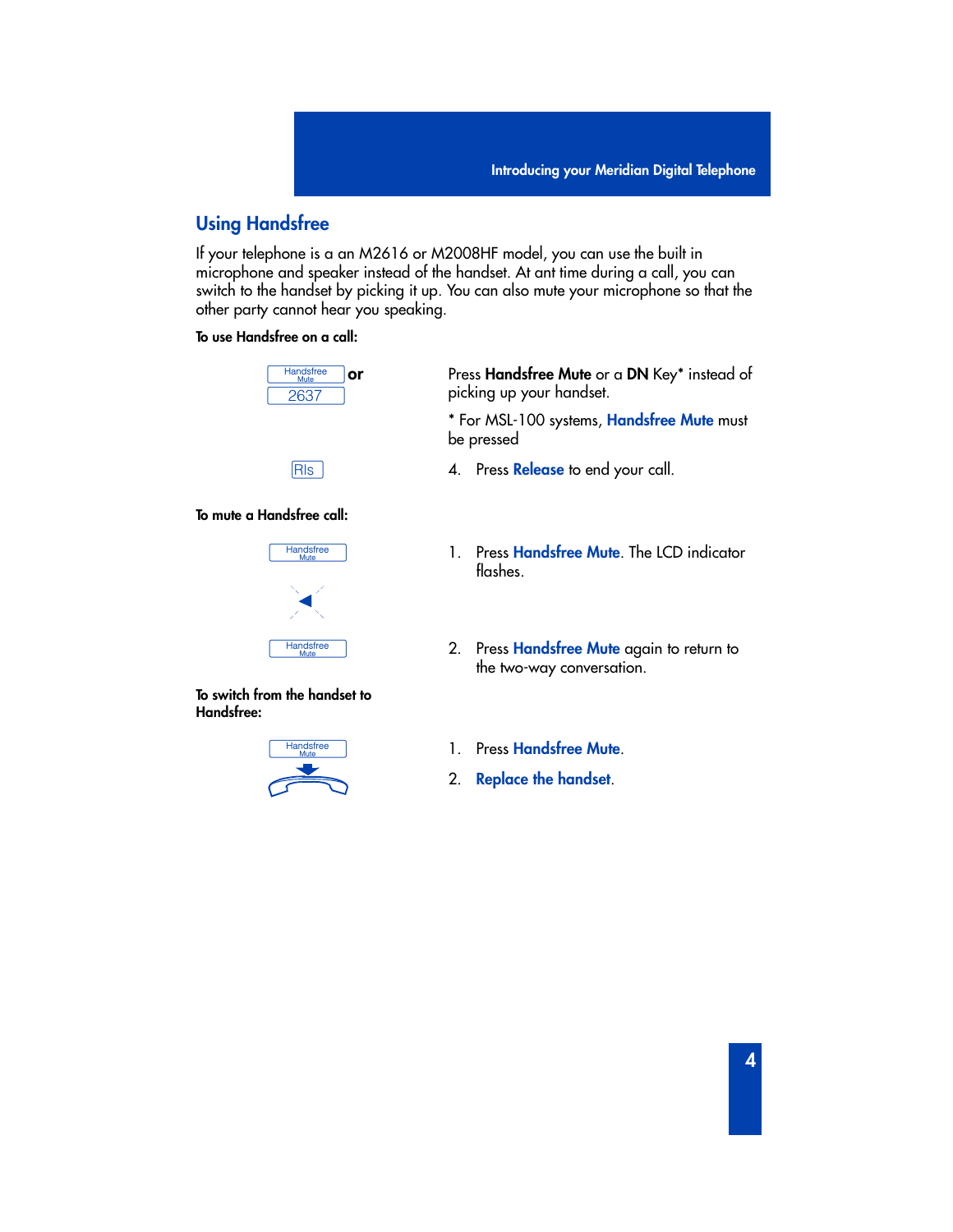### **Making calls quickly and easily**

#### **Conference**

You can set up a conference call for up to three (or six) people, including yourself. Contact your telephone system administrator to find out the maximum number of persons you can join in a conference call on your system.

#### **To set up a conference call:**

| Conference                                                          |                | 1. While on a call, press <b>Conference</b> . The<br>other party is on hold and you hear dial<br>tone.                                                            |
|---------------------------------------------------------------------|----------------|-------------------------------------------------------------------------------------------------------------------------------------------------------------------|
|                                                                     | 2 <sub>1</sub> | <b>Dial</b> the next number to add to the<br>conference. When the call is answered,<br>you may talk privately with the person<br>before they join the conference. |
| Conference                                                          |                | 3. Press <b>Conference</b> again to join all callers.                                                                                                             |
|                                                                     |                | If necessary, repeat the procedure to include up<br>to six people in the conference.                                                                              |
| If the person you are adding to the<br>conference is not available: |                |                                                                                                                                                                   |
| -----                                                               |                |                                                                                                                                                                   |

2637 **Press the DN Key with the flashing ▶**.

### **Last Number Redial**

Last Number Redial allows you to automatically redial the last number you dialed.









**For MSL-100 systems:**

- 1. **Lift the handset**.
- √ 2. Press **Last Number** Key.

**or**

Press **Primary DN** Key twice.

££ Press the **Pound Sign** Key twice.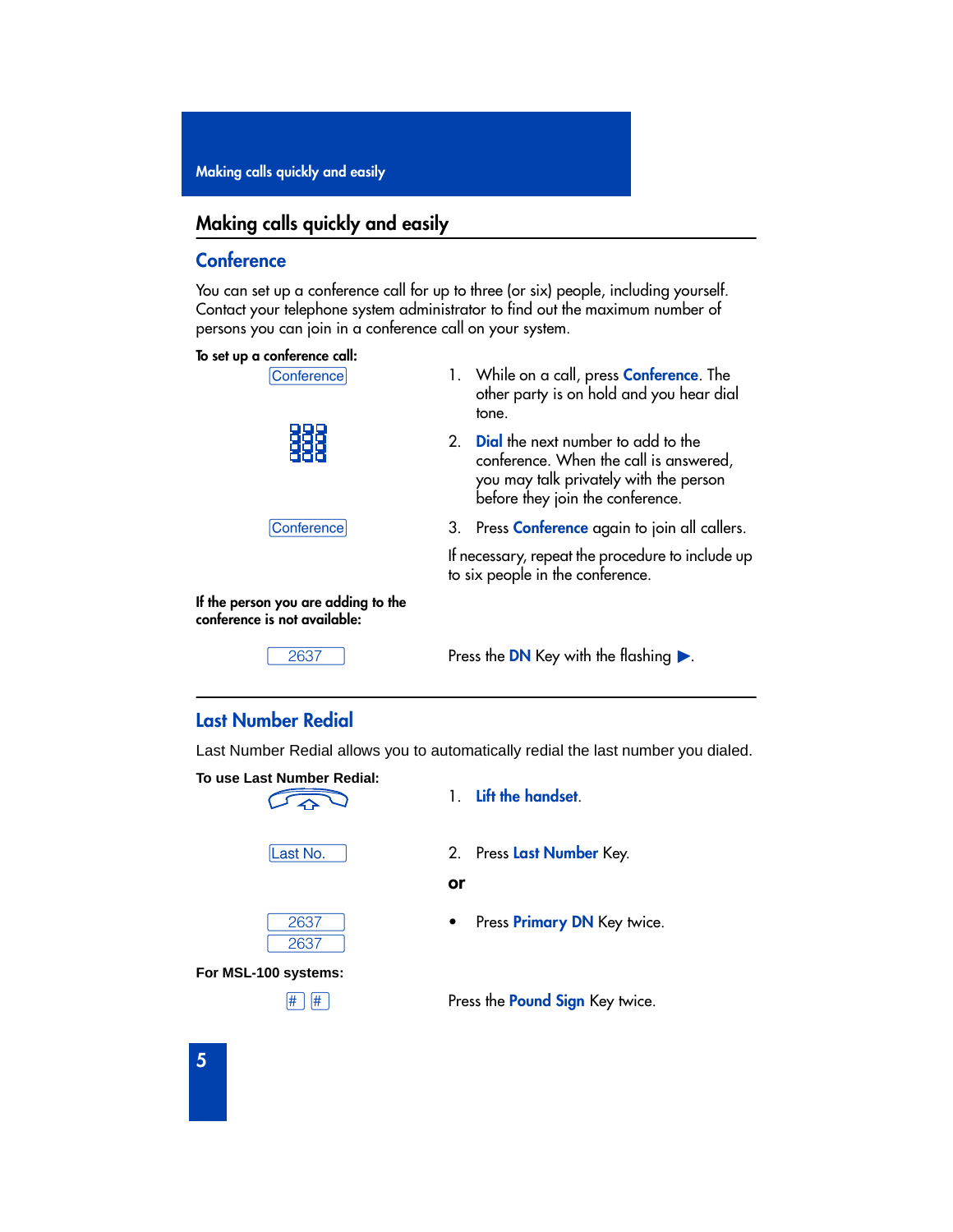### **Ring Again**

If you receive a busy tone or the person does not answer when trying to reach someone in your office or private network, Ring Again automatically redials that number and lets you know when that person is free, or that the person has used his telephone.



### **Stored Number**

The Stored Number feature allows you to store a single telephone number that you can dial quickly. You can easily change the stored number.

#### **To store a number when you're not on a call:**



- Stored No. 1. Without lifting the handset, press **Stored No**.
	- 2. **Dial** the number.
- Stored No. 3. Press **Stored No** again. Any number previously stored is replaced.

**To store a number when you're on a call:**

Stored No. **Example 2** After you dial the number, press **Stored No.**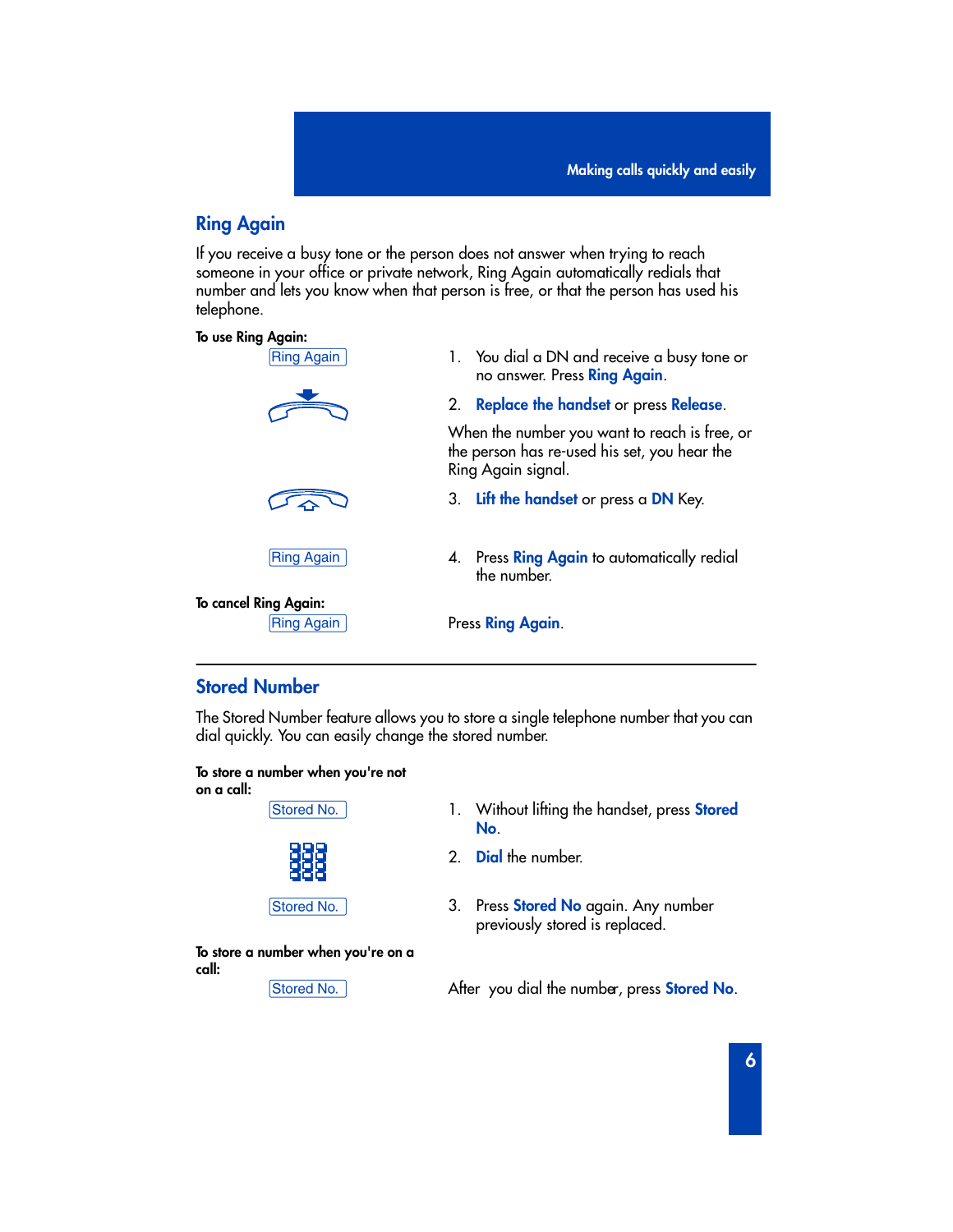

### **Group Call**

Group Call automatically calls members of a predefined group, one at a time, until they have all answered. Ask your system administrator for details on creating a conference call group. This feature is available on MSL-100 as "Preset Conference".

#### **To call group members:**



- 1. **Lift the handset** or press a **DN** Key.
- Group Call 1 2. Press Group Call. The group members are called automatically. The LCD indicator beside the **Group Call** Key flashes until all members have answered.
	- 3. When all members have answered, the LCD indicator stops flashing and remains on.

#### **Group Listening**

The group listening feature allows you to listen to a call through the speaker while speaking through the handset, thus allowing a third party(ies) to listen to both sides of the conversation. This feature is not available in all market regions or on MSL-100 systems. Check with your system administrator for availability and information on local laws governing the use of this feature.

#### **To activate group listening:**

**To turn group listening off:**

∫Group Listen While on a call, press the **Group Listen** Key.

∫Group Listen **or** Press the **Group Listen** Key again or **Replace the handset**.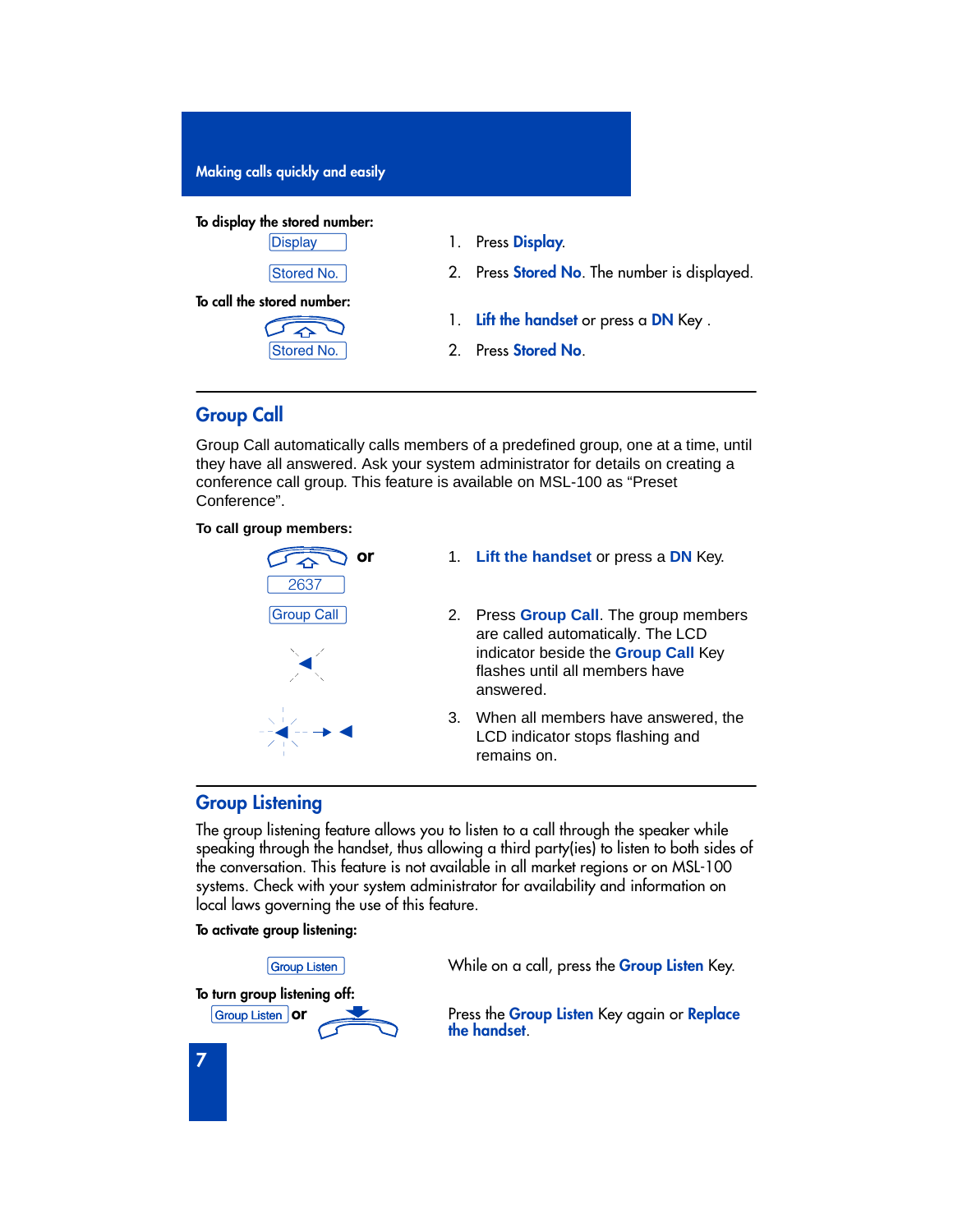### **Handling Calls**

### **Call Forward**

Call Forward allows you to transfer all your calls so that they ring at another **DN**. You cannot forward calls while your telephone is ringing.

#### **To forward all your calls:**



- ∑ 1. Press **Forward**. The LCD indicator º flashes.
	- 2. **Dial** the **DN** that you want to forward your calls to.
- ∑ 3. Press **Forward**. The LCD indicator º remains on.

**To cancel Call Forward:**

∑ Press **Forward**. The LCD indicator º turns off.

**To reinstate Call Forward to the same number:**

| wai<br>п |
|----------|
| vа       |

**To display the number to which you are currently forwarding your internal calls (on telephones equipped with an appropriate display):** 

|--|

**Press Forward** twice. The LCD indicator  $\blacktriangleright$ turns on again.

1. Press **Display**.

2. Press **Forward**. The number is displayed.

You can forward calls to Meridian Mail by using the Meridian Mail DN as your Call Forward DN.

### **Call Waiting**

If the attendant routes an outside call to you when you are already on a call, Call Waiting lets you put your current call on hold, allowing you to answer the outside call.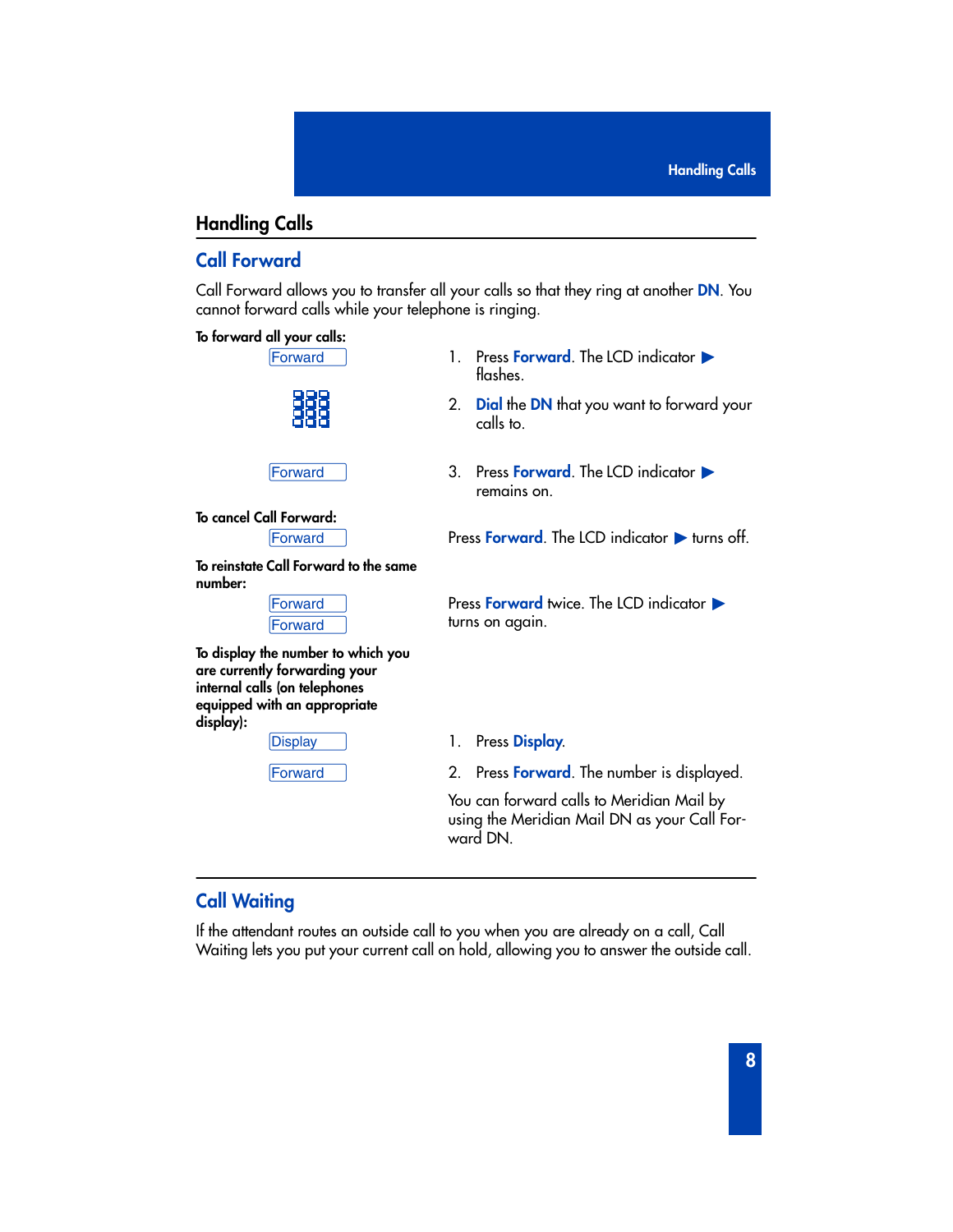| To answer an incoming call during a |  |  |  |
|-------------------------------------|--|--|--|
| telephone call:                     |  |  |  |

#### **Call Wait**

### **To return to your first telephone call:**

#### **To answer an incoming call during a telephone call without the Call Waiting Key:**



- ˙ 1. Press **Hold** when you hear a tone and the call waiting indicator flashes during a tele phone call.
	- 2. Press **Call Wait** to answer the incoming call.
- **Fold or**  $\boxed{\text{RIs}}$  1. Press **Hold** if you want to put the second call on hold, or **Release** to end the second call.
	- 2. Press the **DN** Key associated with the first call.
	- 1. If you don't have a **Call Wait** Key and you hear the Call Waiting tone, end your current call and **Replace the handset** or press **Release**.
	- ∫ 2637 2. When the telephone rings, press the **DN** Key beside the flashing LCD indicator  $\blacktriangleright$  to answer the incoming call.

### **Call Pickup**

Using Call Pickup, you can answer a ringing telephone from any telephone in your Pickup Group or another Pickup Group.

#### **To answer a ringing call in your own Call Pickup group:**





**To answer a ringing call in another Call Pickup group:**





- **Call Pickup** or **Call Pickup**, or dial **SPRE** + 3.
	- 1. **Lift the handset** or press a **DN** Key.
- ƒ**or** 2. Press **Call Pickup**, or dial  $SPRE + 9 | 4$ .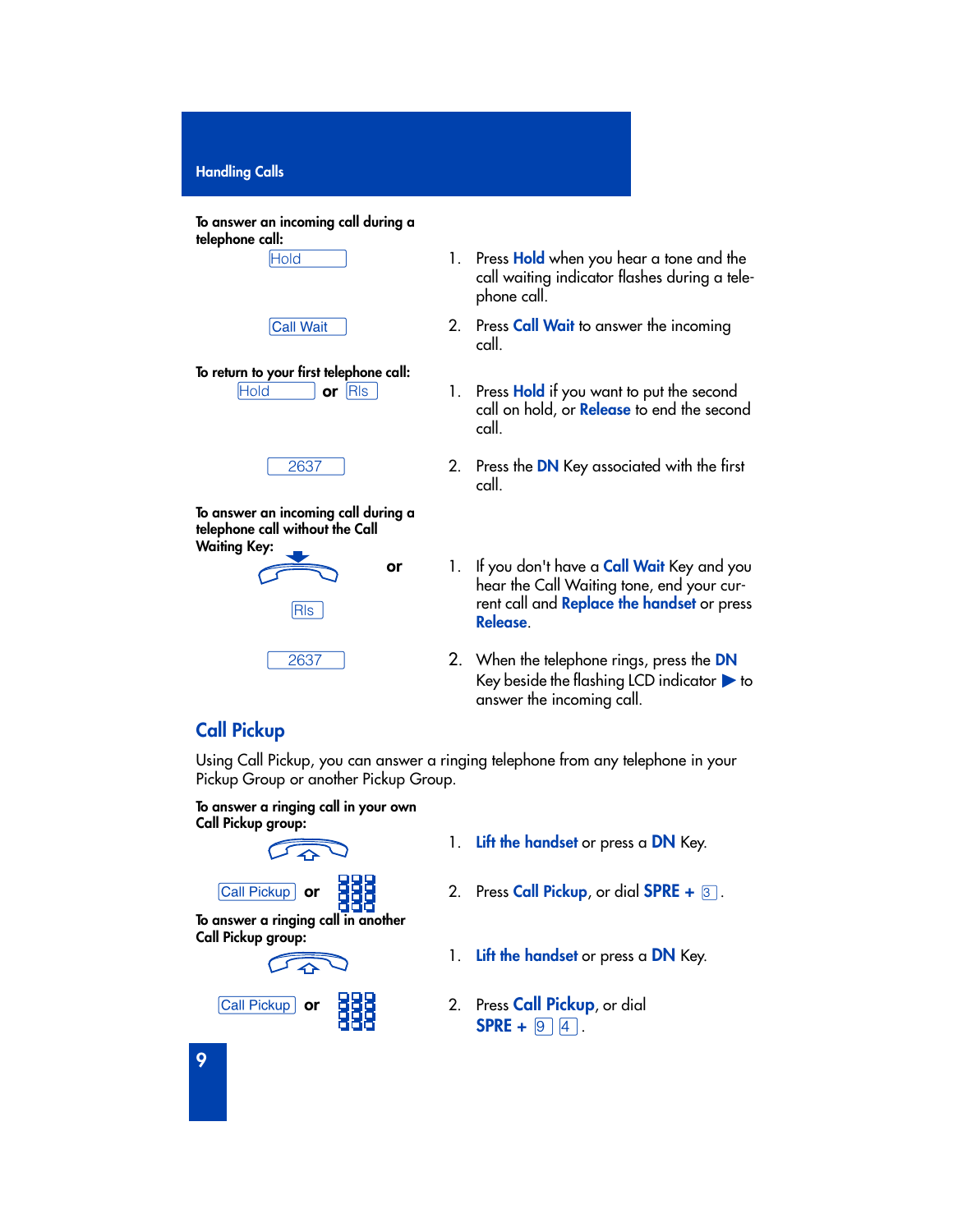

**To answer a ringing call at a specific extension in any pickup group:**

- $\sigma$
- 3. **Dial** the pickup group number of the ringing telephone.
- 1. **Lift the handset** or press a **DN** Key.
- **<u>ON Pickup</u> or**  $\begin{bmatrix} 1 & 0 & 0 \\ 0 & 1 & 0 \\ 0 & 0 & 1 \end{bmatrix}$  **CD**  $\begin{bmatrix} 0 & 0 & 0 \\ 0 & 1 & 0 \\ 0 & 0 & 1 \end{bmatrix}$  **2.** Press **DN Pickup**, or dial **SPRE** +  $\begin{bmatrix} 0 & 0 \\ 0 & 1 \end{bmatrix}$  .
	- 3. **Dial** the **DN** of the ringing telephone.

### **Meridian Display Option**

The 2 line by 24 character display makes the most sophisticated features on your Meridian Digital Telephone easy to use. Screen prompts take you step by step through procedures and keep you informed on the status of various features such as Call Forward and Make Set Busy. Your display can be tilted forward or back to an angle that allows you to see it best.

Whether your display is factory installed or added on later, your top right function key will be designated as a **Program All key. This key enters you into** the programming mode, where you can make adjustments to various settings such as volume and display contrast. When you press the  $P<sub>rogram</sub>$  key again to exit programming mode, you lock the settings until you reenter programming mode

This section shows you how to use your **Program** Rey. For complete feature explanations, refer to you Meridian Digital Telephone user guide.

### **Programming**

When you first press **Program** to enter programming mode, you will see this screen. This is the first programming selection.

> 00 VOLUME ADJUSTMENT SELECT OR SCROLL < < < > > >

You can press  $\sqrt{\frac{m}{m}}$  to scroll forward or back through the available selections. To make a selection, dial the number shown on the screen. Make the changes and press Program a second time to save them and exit programming mode.

**Note:** After any programming procedure press **Program** to exit and save the new setting.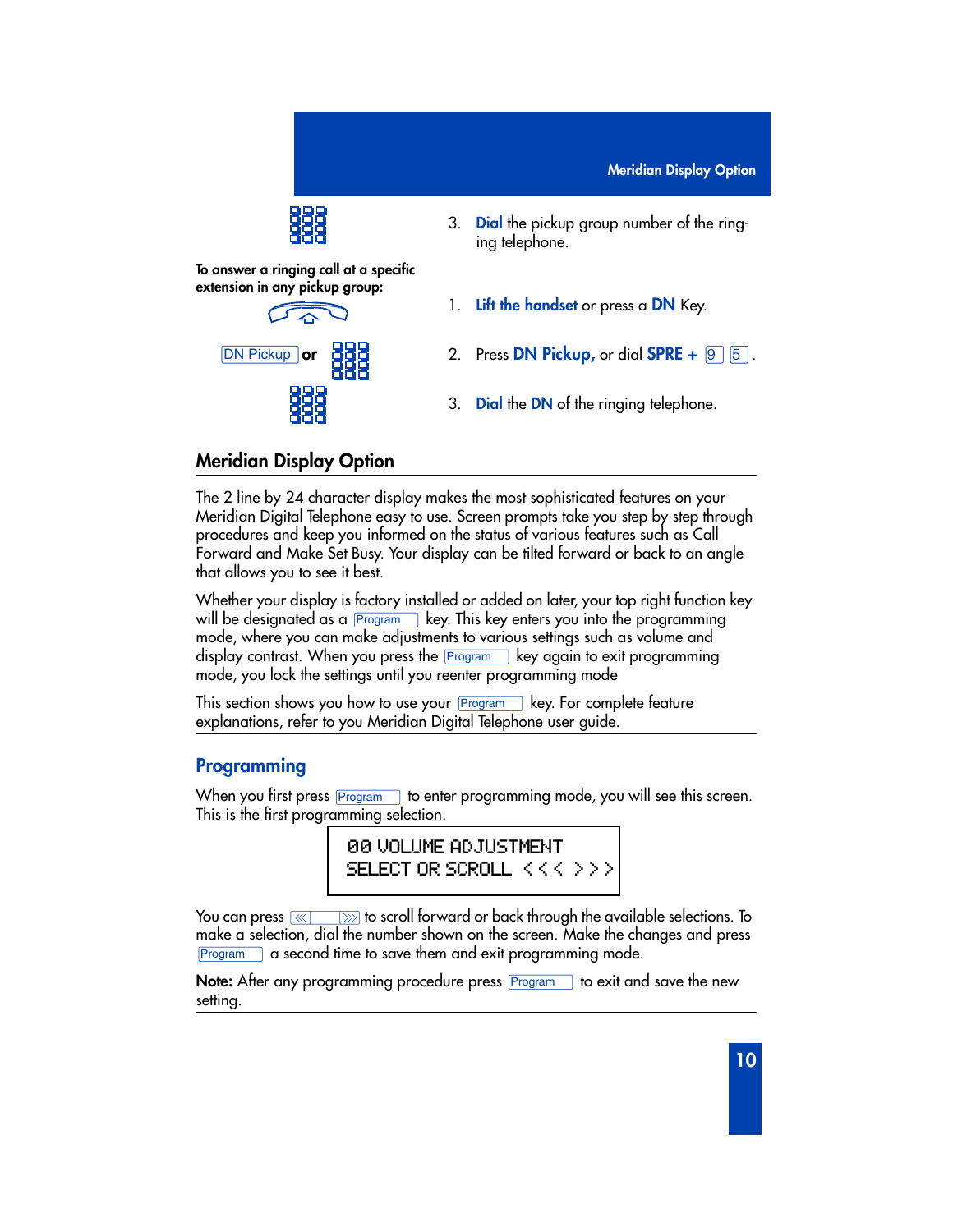#### **Volume Adjustment**

| and dial $\boxed{0}$<br>Press Program                                                                                                                   |
|---------------------------------------------------------------------------------------------------------------------------------------------------------|
| 1 2 2 田 3 4 4 4 5 0 1<br>SPEAKER VOL.                                                                                                                   |
| Dial 1 to adjust Ringer Volume                                                                                                                          |
| Dial 2 to adjust Buzzer Volume                                                                                                                          |
| Dial $\boxed{3}$ to adjust Speaker Volume                                                                                                               |
| Dial 4 to adjust Handset Volume                                                                                                                         |
| Dial 5 to adjust Handsfree Volume (If you telephone has Handsfree activated)                                                                            |
| to increase or decrease the volume for the selection you have made.<br>Use $ $<br>$\gg$<br>$\ll$<br>to save and exit programming mode.<br>Press Program |

### **Predial Recall**

| $\Box$ and dial $\Box$ $\Box$ .<br>Press Program |      |  |  |
|--------------------------------------------------|------|--|--|
|                                                  | 2637 |  |  |
|                                                  |      |  |  |

The most recently predialed number appears. Press <u>Programss</u> to exit. You can the edit the number using  $\overline{(\%)}$   $\overline{(\%)}$  and the dial pad or dial the number by pressing a free line key.

### **Contrast Adjustment**

| Press Program | 12.             |                                   |
|---------------|-----------------|-----------------------------------|
|               | <b>CONTRAST</b> | M.<br>H<br>H<br>H<br>.<br>くくく シンシ |

Use  $\sqrt{\frac{m}{m}}$  to increase or decrease the contrast. Press  $\boxed{\text{Program}}$  to save and exit programming mode.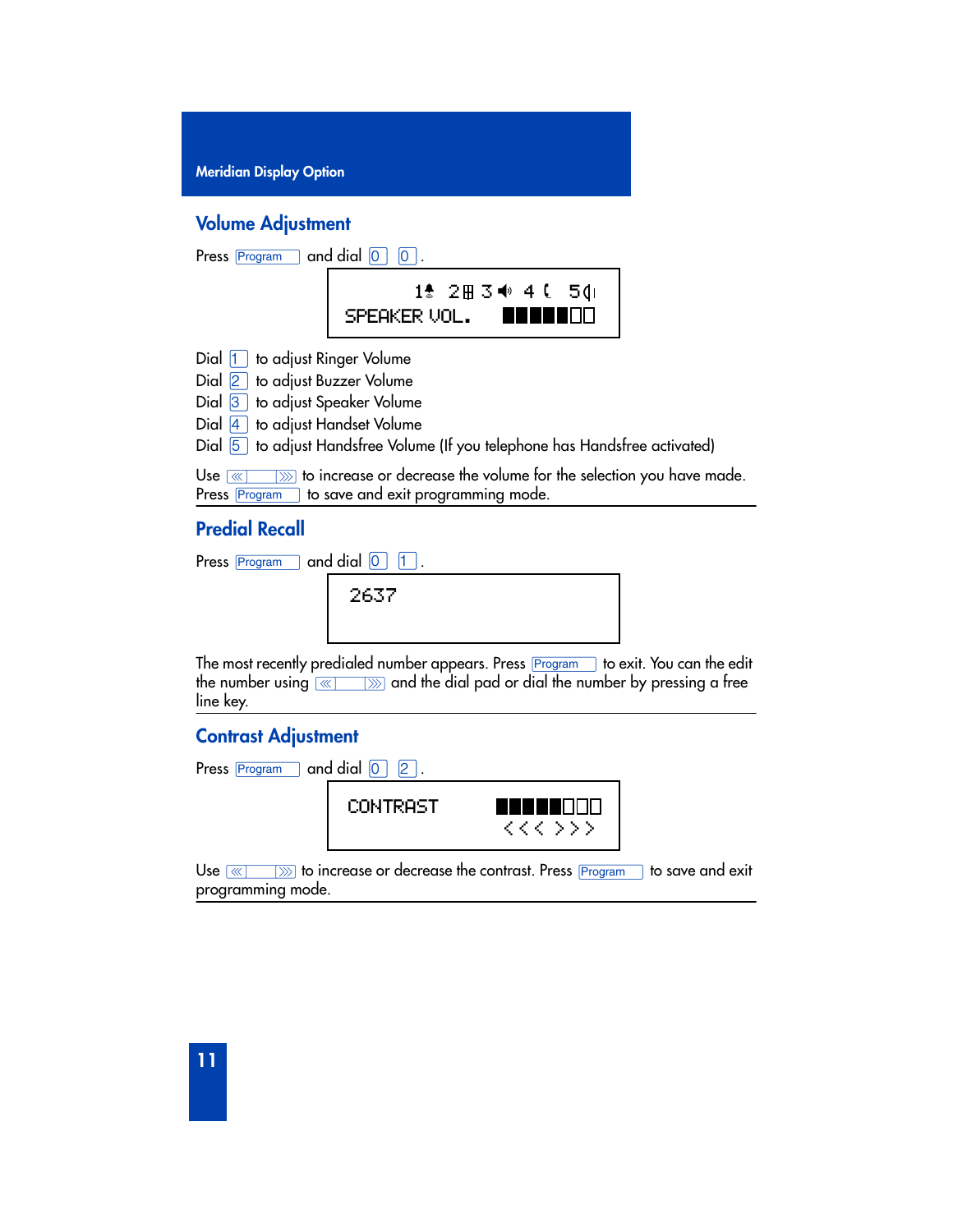### **Call Timer Enable**

| Press $\boxed{\text{Program}}$ and dial $\boxed{0}$ $\boxed{3}$ . |               |         |
|-------------------------------------------------------------------|---------------|---------|
|                                                                   | CALL TIMER ON | くくく シンシ |

Use  $\overline{\textcolor{red}{\text{}}\textcolor{blue}{\text{}}\textcolor{blue}{\text{}}\textcolor{blue}{\text{}}\textcolor{blue}{\text{}}\textcolor{blue}{\text{}}\textcolor{blue}{\text{}}\textcolor{blue}{\text{}}\textcolor{blue}{\text{}}\textcolor{blue}{\text{}}\textcolor{blue}{\text{}}\textcolor{blue}{\text{}}\textcolor{blue}{\text{}}\text{}}$  bo choose between Call Timer On and Call Timer Off. Press Program  $\overline{\phantom{a}}$ to save and exit programming mode.

#### **Idle Screen Format**

| Press Program | $\Box$ and dial $\Box$<br>$ 4 $ . |                          |
|---------------|-----------------------------------|--------------------------|
|               | <b>IDLE FORMAT</b>                | 18 SEP 4:45 P<br>くくく シンシ |

Use  $\overline{\mathbb{R}}$   $\overline{\mathbb{R}}$  to scroll through the eight possible selections. When you find the Idle Screen you want to select, press Program to save and exit programming mode.

### **Language Selection**

| Press $\boxed{\text{Program}}$ and dial $\boxed{0}$ $\boxed{5}$ . |            |         |
|-------------------------------------------------------------------|------------|---------|
|                                                                   | 01 ENGLISH | くくく ゝゝゝ |

Use  $\sqrt{\frac{m}{m}}$  to scroll through the available selections. Dial the two digit number which corresponds to your language of choice, and press Program to save and exit programming mode.

### **Key Click**

| and dial $\boxed{0}$ $\boxed{9}$ .<br>Press Program |         |
|-----------------------------------------------------|---------|
| KEY CLICK ON                                        | くくく シンシ |

Use  $\overline{\textcolor{red}{\text{w}}\textcolor{blue}{\text{w}}}$  to choose between Key Click On and Key Click Off. Press Program  $\overline{\textcolor{red}{\text{w}}}$ to save and exit programming mode.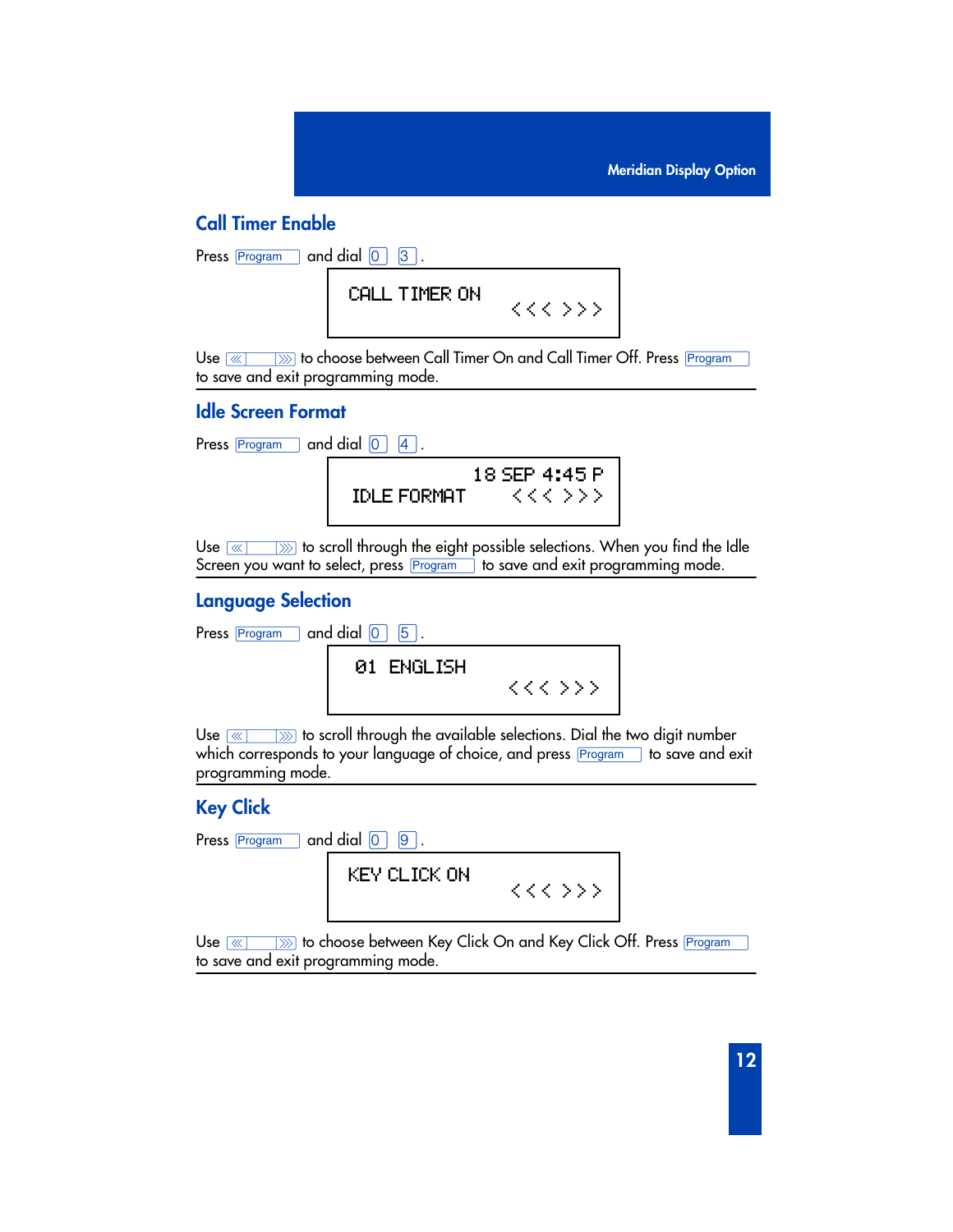### **Meridian M2216ACD Digital Telephone**

This section lists the sequence of commands for ACD features on your Meridian Digital Telephone.



### **Agent Features**

### **Log in**



#### 1. **Plug in the headset**.

- ∫In-Calls 2. Press **In-Calls**.
	- 3. If using Agent ID, dial your ID number.
	- 4. Press **In-Calls** when ready to start work, or **Not Ready** if you are not yet ready to take calls.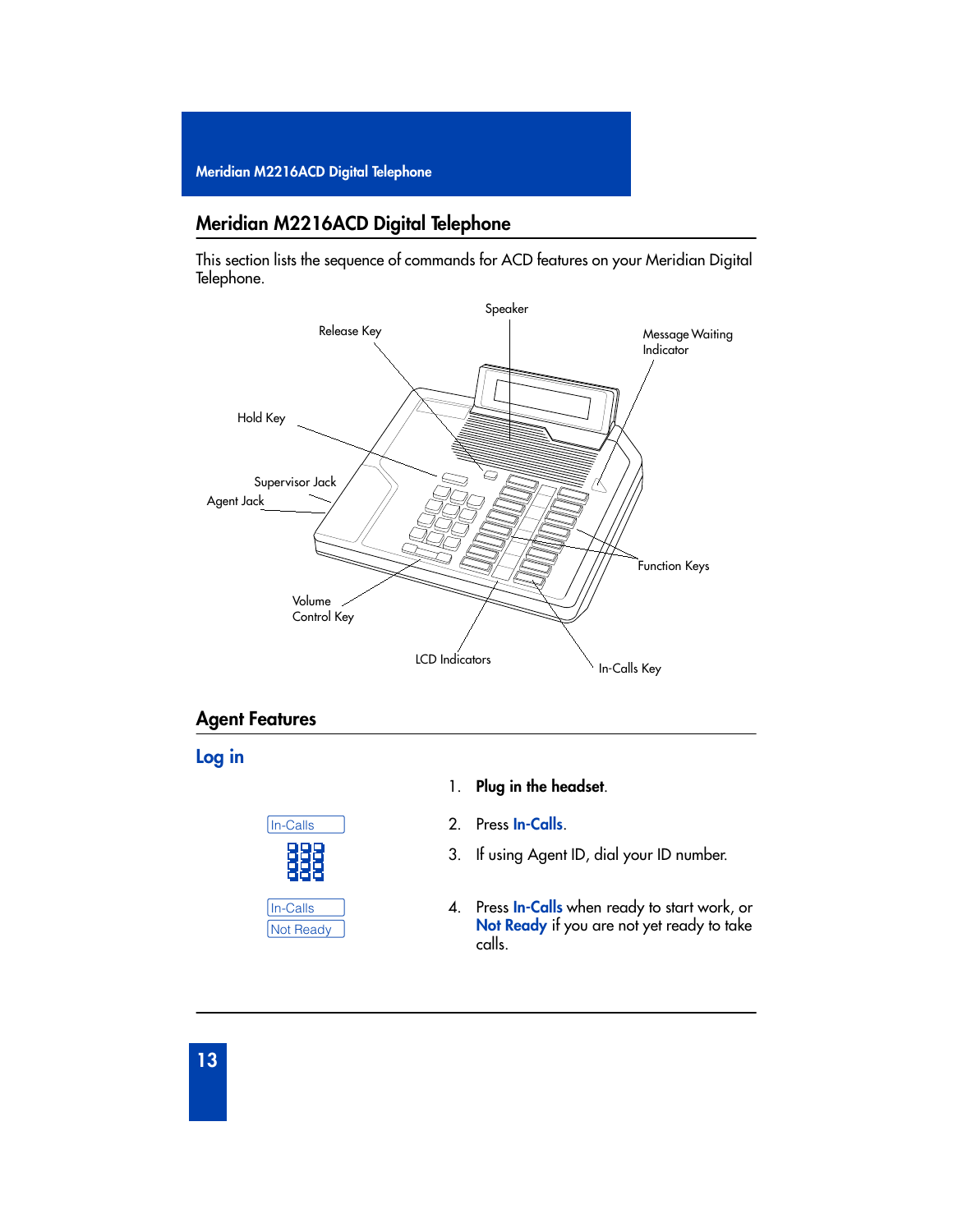| Log Out                                                |                                                                                                                                 |  |
|--------------------------------------------------------|---------------------------------------------------------------------------------------------------------------------------------|--|
| <b>Make Busy</b>                                       | 1. Press Make Busy.<br>2. Unplug the headset.                                                                                   |  |
| <b>Answer ACD Calls</b>                                |                                                                                                                                 |  |
| In-Calls                                               | Press In-Calls.                                                                                                                 |  |
| <b>Emergency</b>                                       |                                                                                                                                 |  |
| Emergency                                              | Press <b>Emergency</b> during a call in progress to<br>connect your supervisor to an urgent or<br>abusive call.                 |  |
| <b>End ACD Calls</b>                                   |                                                                                                                                 |  |
| RIs<br>or<br>In-Calls<br>or<br>Not Ready<br>or<br>2637 | Press Release, In-Calls (if using Call Forcing);<br>wait for the other party to hang up; press<br>Not Ready; or press a DN Key. |  |
| <b>Headset</b>                                         |                                                                                                                                 |  |
| Program<br>and                                         | 1. Press <b>Program</b> and <b>Dial</b> $\begin{bmatrix} 1 \end{bmatrix}$ $\begin{bmatrix} 0 \end{bmatrix}$                     |  |
| 2.                                                     | To select headset:<br>Dial 1 for Plantronics, VXI<br>Dial 2 for GN Netcom, Liberation<br>Dial $\boxed{3}$ for handset.          |  |
| Program                                                | Press <b>Program</b> to exit and save changes.<br>3.                                                                            |  |

**Note:** Nortel Networks recommends setting <sup>3</sup> for all applications. Headsets vary in electrical, physical and audio characteristics. Performance perception is subjective; so, it is recommended that the headset user try using their headset with each of the three settings on both internal and external calls to determine which works best for them. As with all Meridian Digital Telephones, amplified headsets are recommended.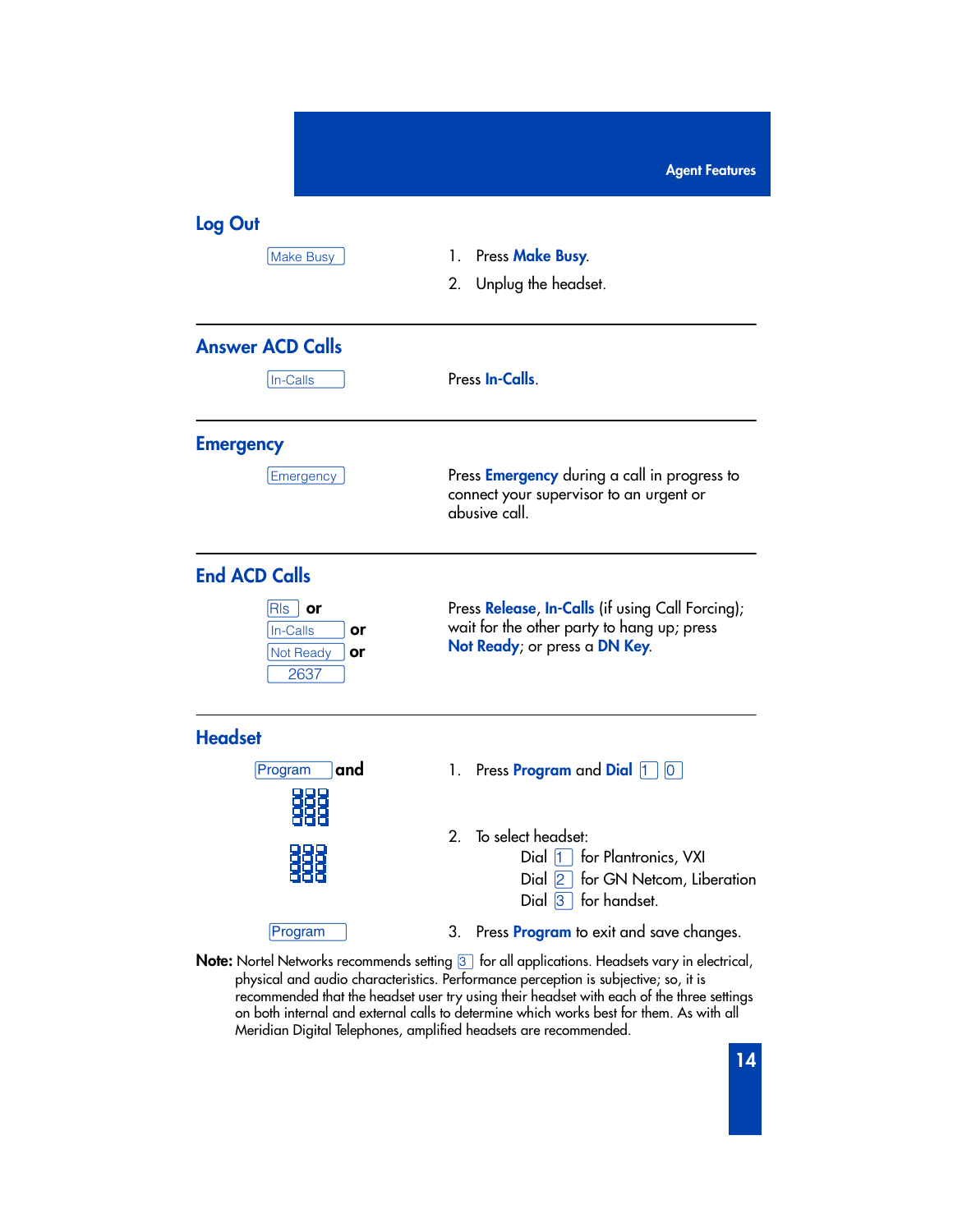| <b>Agent Features</b>                                         |                                                                                                                                      |
|---------------------------------------------------------------|--------------------------------------------------------------------------------------------------------------------------------------|
| <b>Hold</b><br>Hold                                           | Press Hold. To take a call off Hold, press the<br>key beside the fast flashing indicator.                                            |
| <b>Make Busy</b><br><b>Make Busy</b>                          | Press Make Busy to make your phone appear<br>busy to callers. If you are using ACD Agent ID,<br>this will log you out of the system. |
| <b>Not Ready</b><br>Not Ready                                 | Press Not Ready. Press In-Calls or Not Ready<br>when ready to accept ACD calls again.                                                |
| For MSL-100 systems:<br>Not Ready                             | Press Not Ready. Enter the 3 digit reason code,<br>if required, for walkaway. Press <b>Not Ready</b><br>again to receive calls.      |
| <b>Answer Supervisor</b><br>Supervisor                        | Press Supervisor when the LCD indicator<br>flashes. If you're on a call, press Hold before<br>pressing Supervisor.                   |
| <b>Call Supervisor</b><br>Supervisor                          | Press <b>Supervisor</b> . This automatically puts an<br>active ACD call on Hold. Press In-Calls to<br>return to your ACD call.       |
| <b>Conference with Supervisor</b><br>Supervisor<br>Supervisor | Press <b>Supervisor</b> during a call in progress.<br>Ι.<br>Press Supervisor again when the<br>2.<br>supervisor answers.             |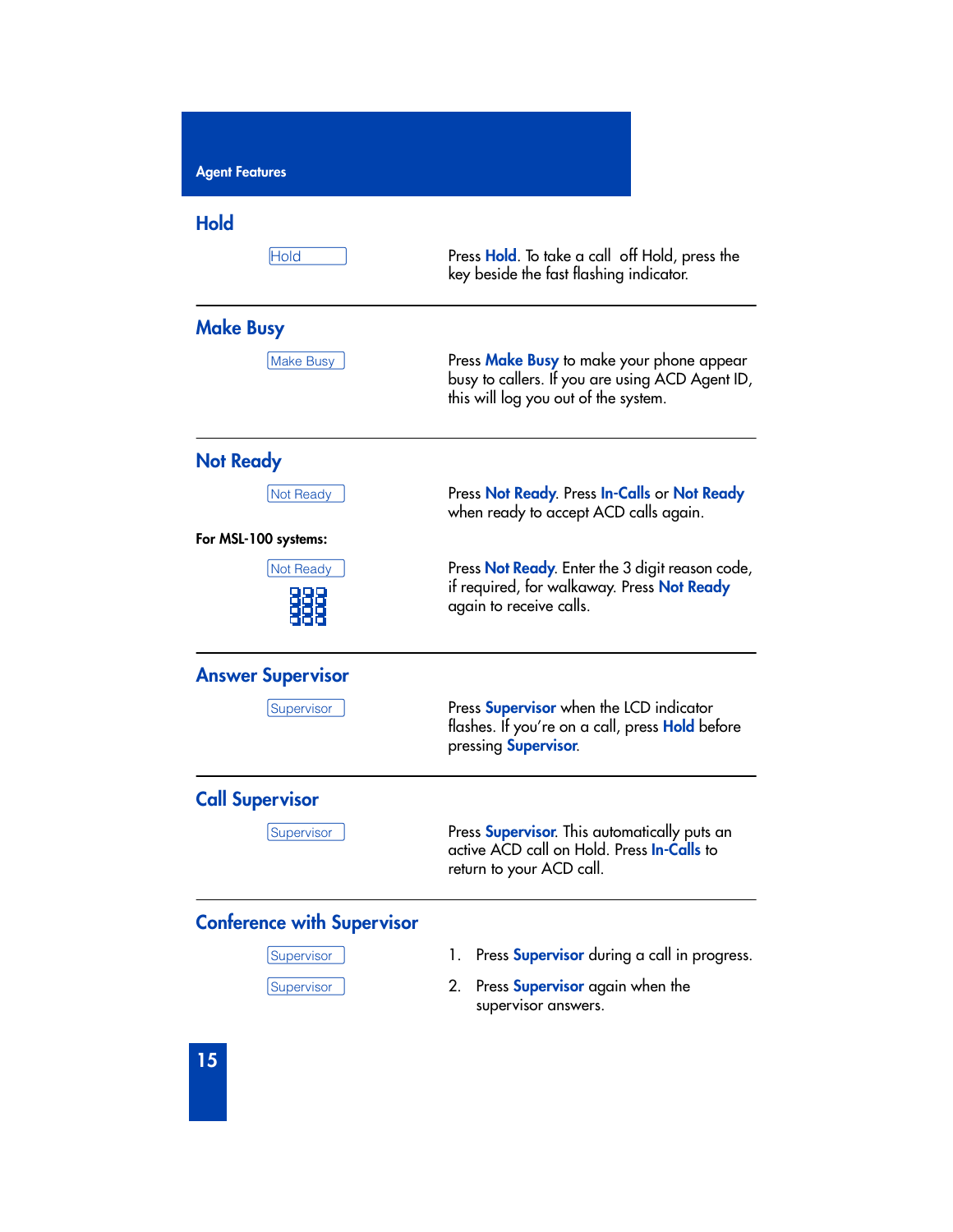#### **Transfer to Supervisor**



#### **Walkaway**

| old             |  |
|-----------------|--|
| <b>Vot Read</b> |  |

**To return:**



### **Supervisor Features**

#### **Answer Agent**

∫Ans Agent Press **Answer Agent** when the LCD indicator flashes.

**Answer Emergency**

**Hold** 

When you hear a buzz and the **Answer Emergency** indicator flashes:

- 1. Press **Hold** if you are on a call.
- ∫Ans Emerg 2. Press **Answer Emergency**.

### **Call Agent**



- ∫Call Agent 1. Press **Call Agent**.
	- 2. **Dial** the agent's position ID, or press **Agent**.
- Supervisor 1. Press **Supervisor** during a call in progress.
- ∫Supervisor 2. Press **Supervisor** again when the supervisor answers.
	- ® 3. Press **Release** to disconnect from the call.
		- 1. Press **Hold** during an ACD call in progress or press **Not Ready** if not on a call.
		- 2. Unplug the headset.
		- 1. Plug in the headset.
		- 2. Press **In-Calls** to return to your held call, or press **Not Ready** to enter the queue from the Not Ready state.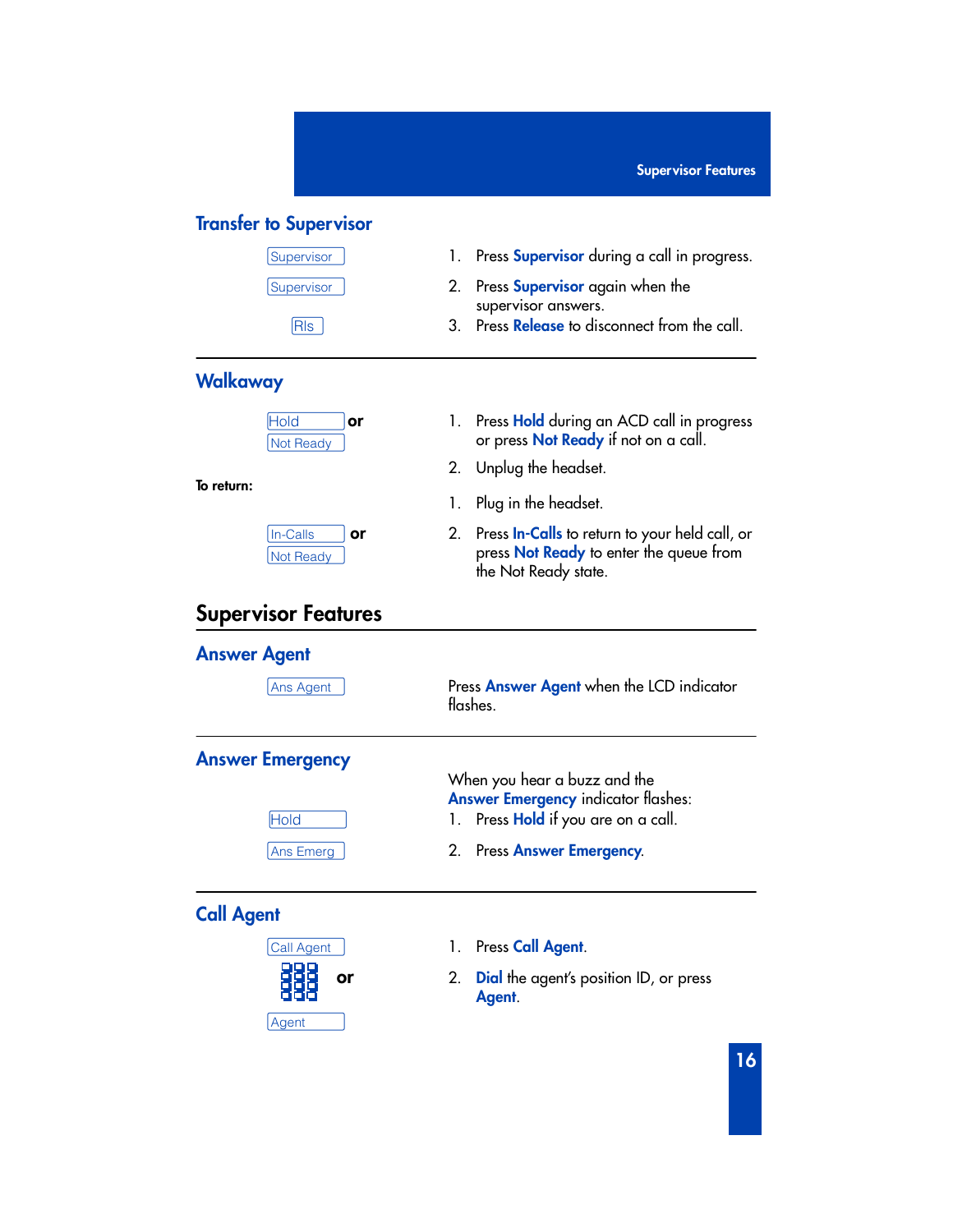#### **Call Waiting Indicator**

- 1. Off few or no calls waiting.
- 2. On an acceptable number of calls waiting.
- 3. Slow flashing calls are backing up in the queue. Queue not accepting overflow calls.
- 4. Fast flashing queue is overloaded. New calls overflow to another queue.

#### **Display Agent Status**

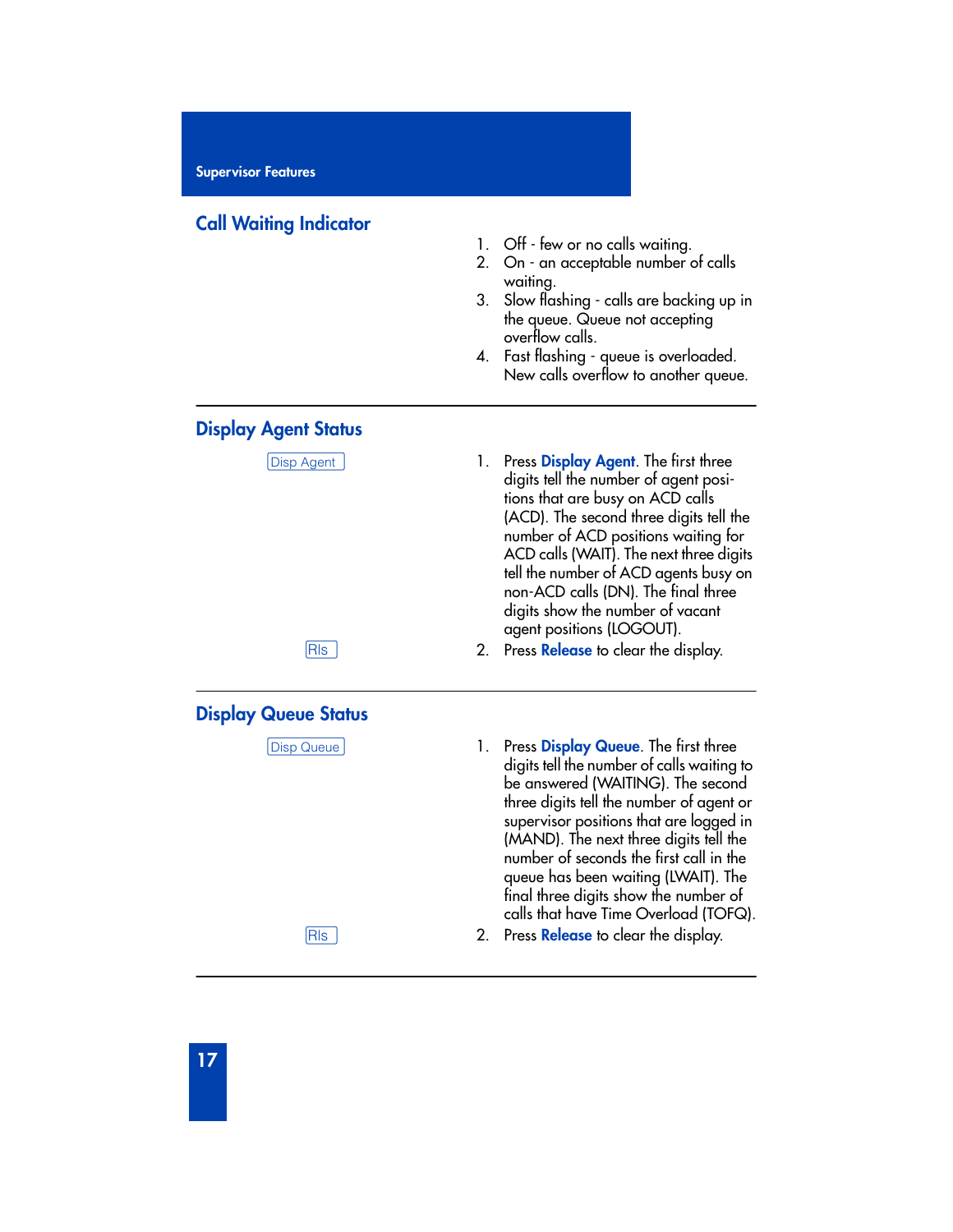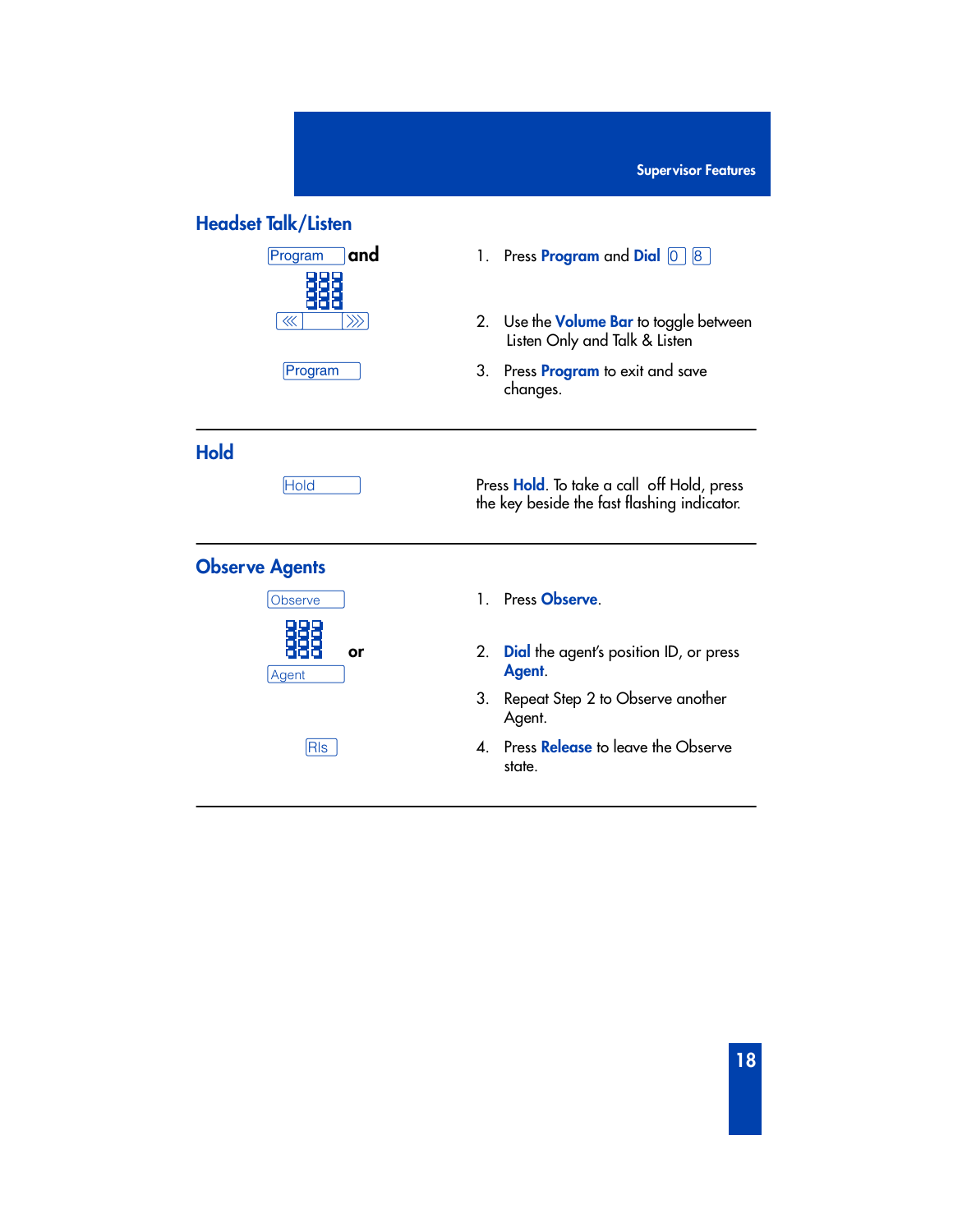#### **Meridian Communications Adapter**

#### **AT dialing commands**

AT dialing commands are similar to those used to make data calls using a Hayes Smartmodem\*. AT dialing is not case sensitive. Commands not found here do not apply to using the Meridian Communications Adapter, and are not supported.

| To user AT dialing:     | CTRL - z<br>AT < CR |                                                                                                                                                                                         |
|-------------------------|---------------------|-----------------------------------------------------------------------------------------------------------------------------------------------------------------------------------------|
| <b>ATA</b>              |                     | - Answer (answer incoming data call)                                                                                                                                                    |
| <b>ATDnnn</b>           |                     | - Dial (n= 0 - 9, numbers to be dialed)                                                                                                                                                 |
| $\mathsf{A}/\mathsf{A}$ |                     | - Repeat last command (no <cr> needed)</cr>                                                                                                                                             |
| <b>ATO</b>              |                     | - On-line (hit three Escape characters rapidly to<br>go off line)                                                                                                                       |
| <b>ATDPnnnn</b>         |                     | - Voice Call ( $n=0$ - 9, $*$ and $#$ , numbers to dial)                                                                                                                                |
| ATF <sub>3</sub>        |                     | - Handsfree Mute (toggle between mute and<br>normal)                                                                                                                                    |
| ATF4                    |                     | - Hold (put Voice Call on hold)                                                                                                                                                         |
| ATF <sub>5</sub>        |                     | - Select (take Voice Call off hold)                                                                                                                                                     |
| <b>ATHO</b>             |                     | - Hang up Data Call                                                                                                                                                                     |
| <b>ATHP</b>             |                     | - Hang up Voice Call                                                                                                                                                                    |
| <b>ATIn</b>             |                     | - Product ID code ( $n=0$ , 1, 4; if $n=0$ then send<br>Smartmodem ID; if n= 1 then send result code<br>" $206$ ;" if n= 4 then send result codes<br>"a037800C004420" and "b100000000") |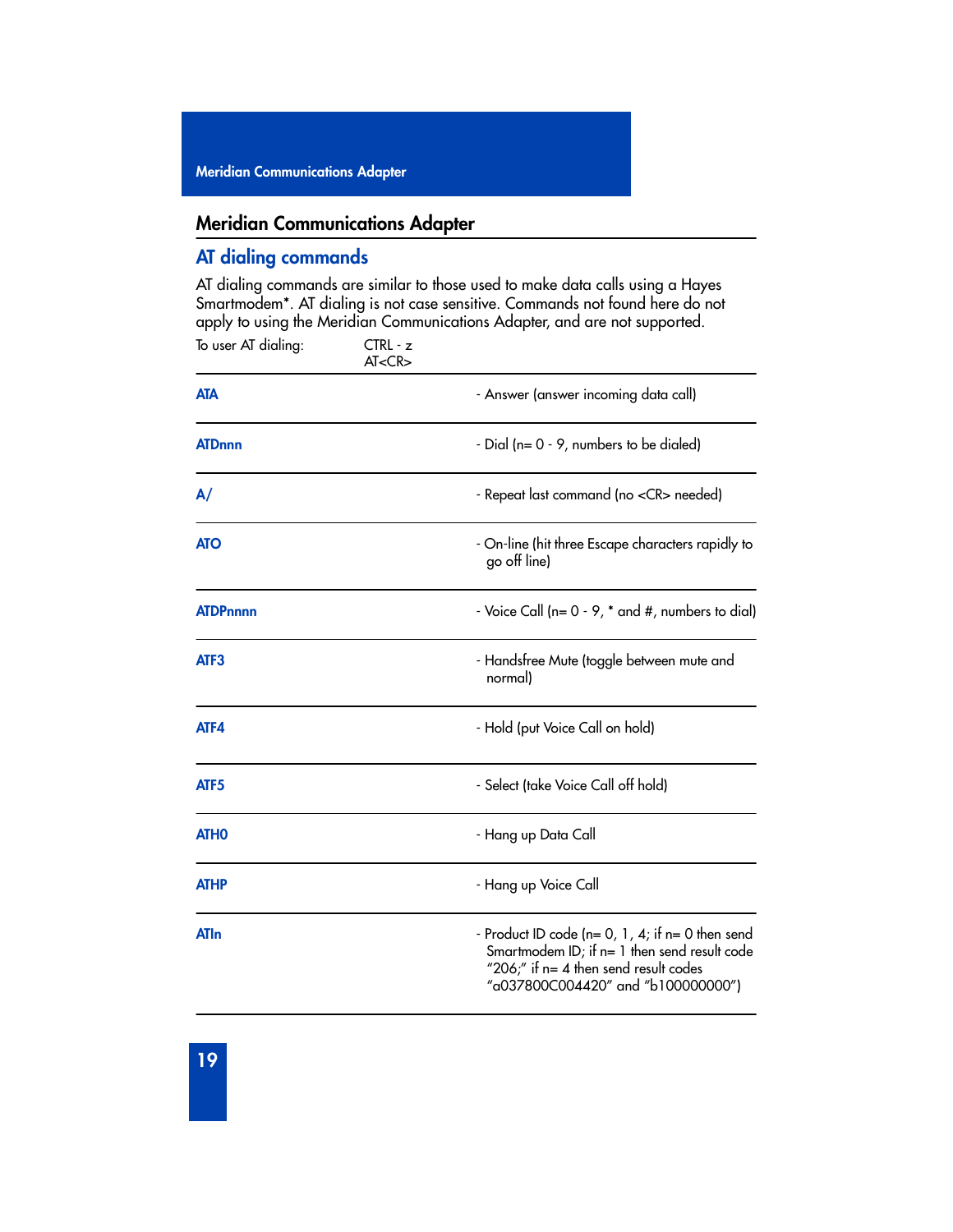|                   | <b>Meridian Communications Adapter</b>                                                                                                                                                                                 |  |
|-------------------|------------------------------------------------------------------------------------------------------------------------------------------------------------------------------------------------------------------------|--|
| <b>ATQn</b>       | - Result Code (n= 0, 1; if n= 0 then results are<br>sent)                                                                                                                                                              |  |
| <b>ATVN</b>       | - Verbal Result ( $n=0, 1$ ; if $n=0$ then numeric<br>codes are sent                                                                                                                                                   |  |
| <b>ATXn</b>       | - Result Code Selection (n= 0, 1; if n=1 then<br>extended results)                                                                                                                                                     |  |
| ATS <sub>n?</sub> | - Read S-register (n= number of S-register to<br>read)                                                                                                                                                                 |  |
| $ATSn=x$          | - Write S-register (n= S-register number, x= new<br>value)                                                                                                                                                             |  |
| <b>ATZ</b>        | - Soft Reset (reset to default parameters)                                                                                                                                                                             |  |
| <b>ATCn</b>       | - Carrier Detect ( $n=0, 1$ ; if $n=1$ then carrier<br>detect is enabled)                                                                                                                                              |  |
| <b>ATEn</b>       | - Echo (n= $0, 1;$ if n= 1 then commands will<br>echo back to the terminal)                                                                                                                                            |  |
| ATTSP!            | - Transparent Mode                                                                                                                                                                                                     |  |
| AT&Cn             | - Carrier Detect control ( $n=0, 1$ ; if $n=1$ then<br>Carrier Detect is asserted)                                                                                                                                     |  |
| AT&Dn             | - DTR response (n= 0 - 3; when DTR status<br>changes: if $n=0$ then ignore;<br>if $n=1$ then go off line; if $n=2$ then release the<br>call; if $n=3$ then release the call and return<br>Hayes parameters to default) |  |
| AT&Rn             | - Clear-to-send (n= 0, 1; if n= 1 then CTS is<br>always present)                                                                                                                                                       |  |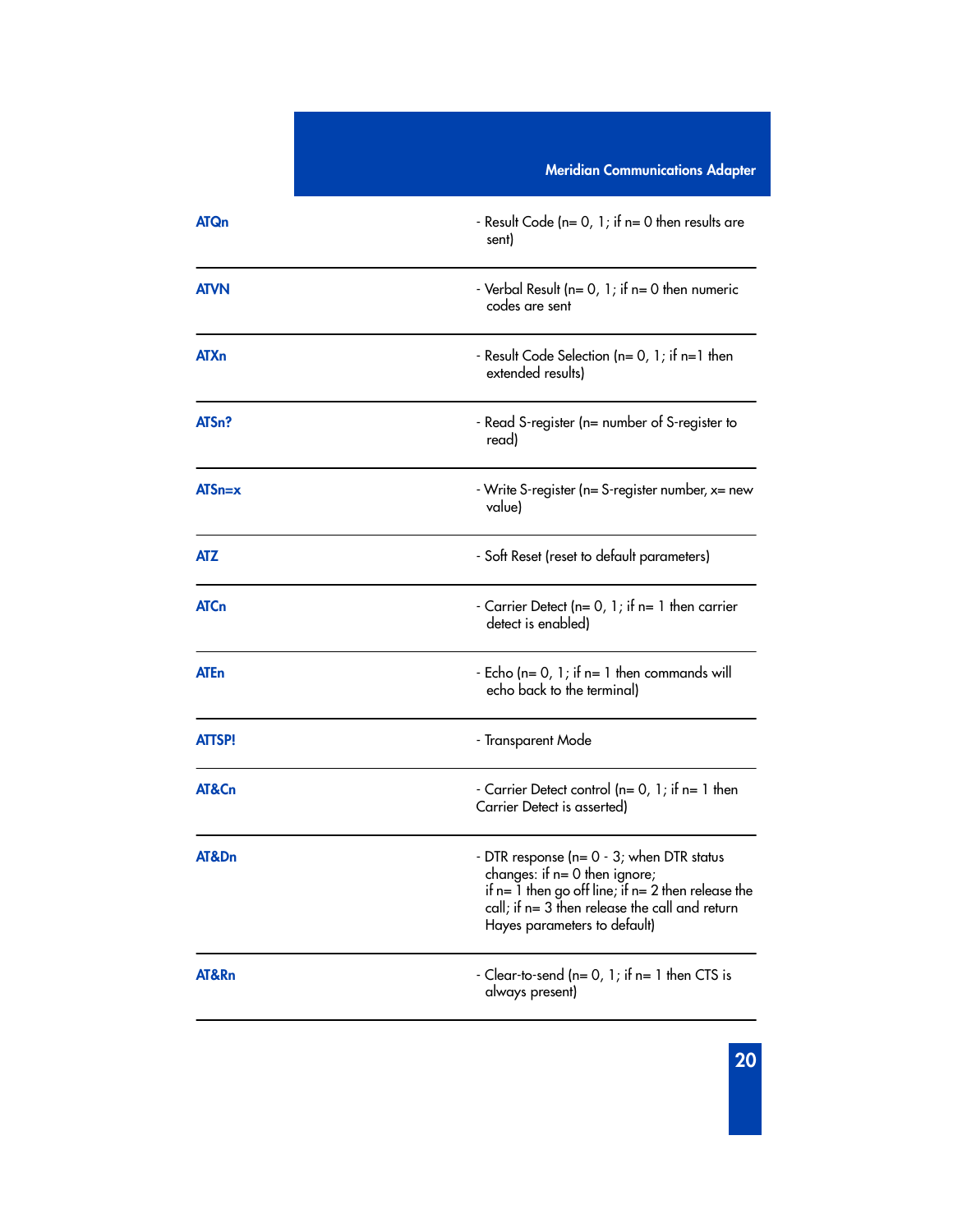| <b>Meridian Communications Adapter</b> |                                                                                        |  |
|----------------------------------------|----------------------------------------------------------------------------------------|--|
| AT&Sn                                  | - Data-set-ready ( $n=0, 1$ ; if $n=1$ then DSR is<br>always present)                  |  |
| AT&F                                   | - Factory configuration ( $n=0$ , 1; if $n=1$ returns<br>AT configuration to defaults) |  |
| AT&Y <sub>n</sub>                      | - Recall user profile ( $n=0$ , 1; if $n=1$ returns AT<br>configuration to defaults)   |  |

**Note:** You must follow each command (except A/) by a carriage return <CR> to execute the command.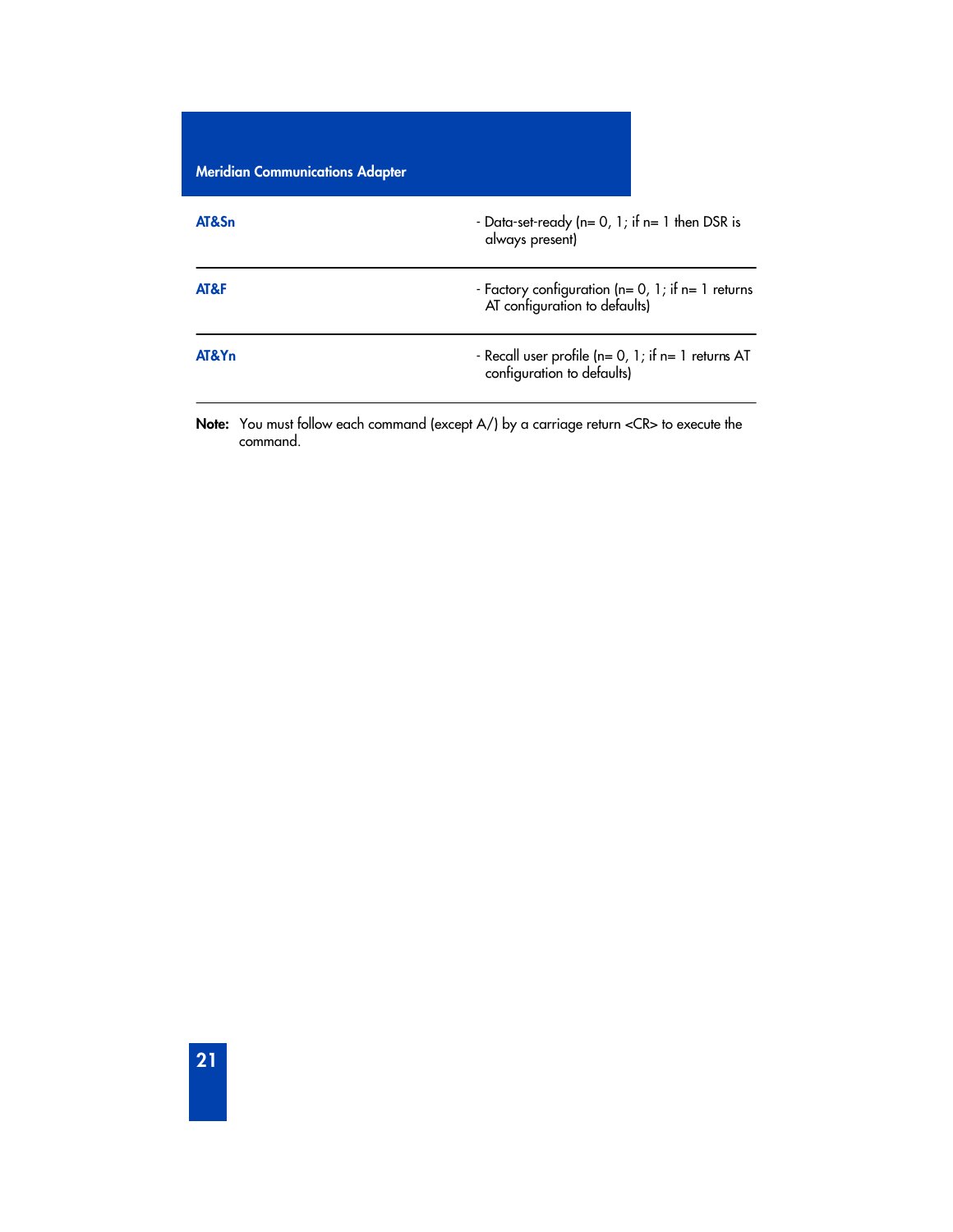### **Keypad Dialing commands**

Keypad dialing refers to the commands you can invoke from your telephone's keypad. The top right-hand function key on your telephone is called the Program key or P-key.

To use keypad dialing: 1 Press Program

- 
- 2 Dial the command number listed below. Follow the screen prompts for additional command parameters (if needed).
- 3 Press Program to execute.

| - Manual Data Call                           | - Modem Mode<br> 2 <br>$\vert 4 \vert$                   |
|----------------------------------------------|----------------------------------------------------------|
| - Release Data Call                          | - Network Mode<br>$\boxed{3}$<br>14                      |
| 0 5 - Language Selection                     | $\sqrt{4}$ - Internal Clock<br>Ι4                        |
| 2 0 - Asynchronous Mode                      | $\boxed{5}$ - External Clock<br>4                        |
| - Synchronous Mode<br> 1                     | - PSDS Mode Off<br>16 I<br>14                            |
| - Baud Rate<br>$\vert$ 2                     | - PSDS Mode On<br>$\sqrt{7}$<br>4                        |
| <b>3</b> - Space Parity                      | 8 - Enable Echo Canceller<br>14                          |
| $\boxed{4}$ - Odd Parity<br>12 I             | <sup>9</sup> - Disable Echo Canceller<br>$\vert 4 \vert$ |
| $\boxed{5}$ - Even Parity<br> 2              | $\boxed{0}$ - SL-1 Mode<br>$\sqrt{5}$                    |
| $\boxed{6}$ - Mark Parity<br>$\vert 2 \vert$ | $\Box$ - SL-1/DMS-100 Mode<br>5                          |
| - Host Mode<br>17 I<br>2                     | $\sqrt{4}$ - V.25 bis Mode Off<br>5                      |
| - Terminal Mode<br>8                         | - V.25 bis Mode On<br>$\sqrt{5}$<br>5                    |
| - Hotline Off<br> 9                          | - Bisync On<br> 5  <br> 6                                |
| - Hotline On<br>1 O<br>3                     | - HDLC On<br>17 I<br>5                                   |
| - Virtual Leased Line Off<br>3               | - Assert RTS Off<br>$\boxed{8}$<br>$\sqrt{5}$            |
| - Virtual Leased Line On<br>3<br> 2          | <b>9 - Assert RTS On</b><br>5                            |
| 3 - Forced DTR Off<br>3                      | $\boxed{0}$ - Auto Dial Programming<br> 6                |
| - Forced DTR On<br> 4 <br>13                 | $\Box$ - Auto Dial Call<br>$\vert 6 \vert$               |
| 5 - Dynamic Carrier Detect Off<br>3          | 6 2 - Data Parameter Display                             |
| - Dynamic Carrier Detect On<br> 6 <br> 3     | 3 - EIA leads Status Display<br> 6                       |
| [7] - Remote Loopback Off<br> 3              | 6 4 - Monitor Data Call                                  |
| 8 - Remote Loopback On<br> 3                 | - Reset to Default Parameters<br> 5 <br> 6               |
| <sup>9</sup> - Cancel Data Ring Again<br> 3  | $\boxed{6}$ - Emulation Selection<br>16 I                |
| $\boxed{0}$ - Full Duplex                    | - Lock/Unlock Data Parameters<br>$\vert 7 \vert$<br> 6   |
| - Half Duplex<br>Ħ,<br>14                    | - VDN Key Assignment<br>$\vert 8 \vert$<br> 6            |
|                                              |                                                          |